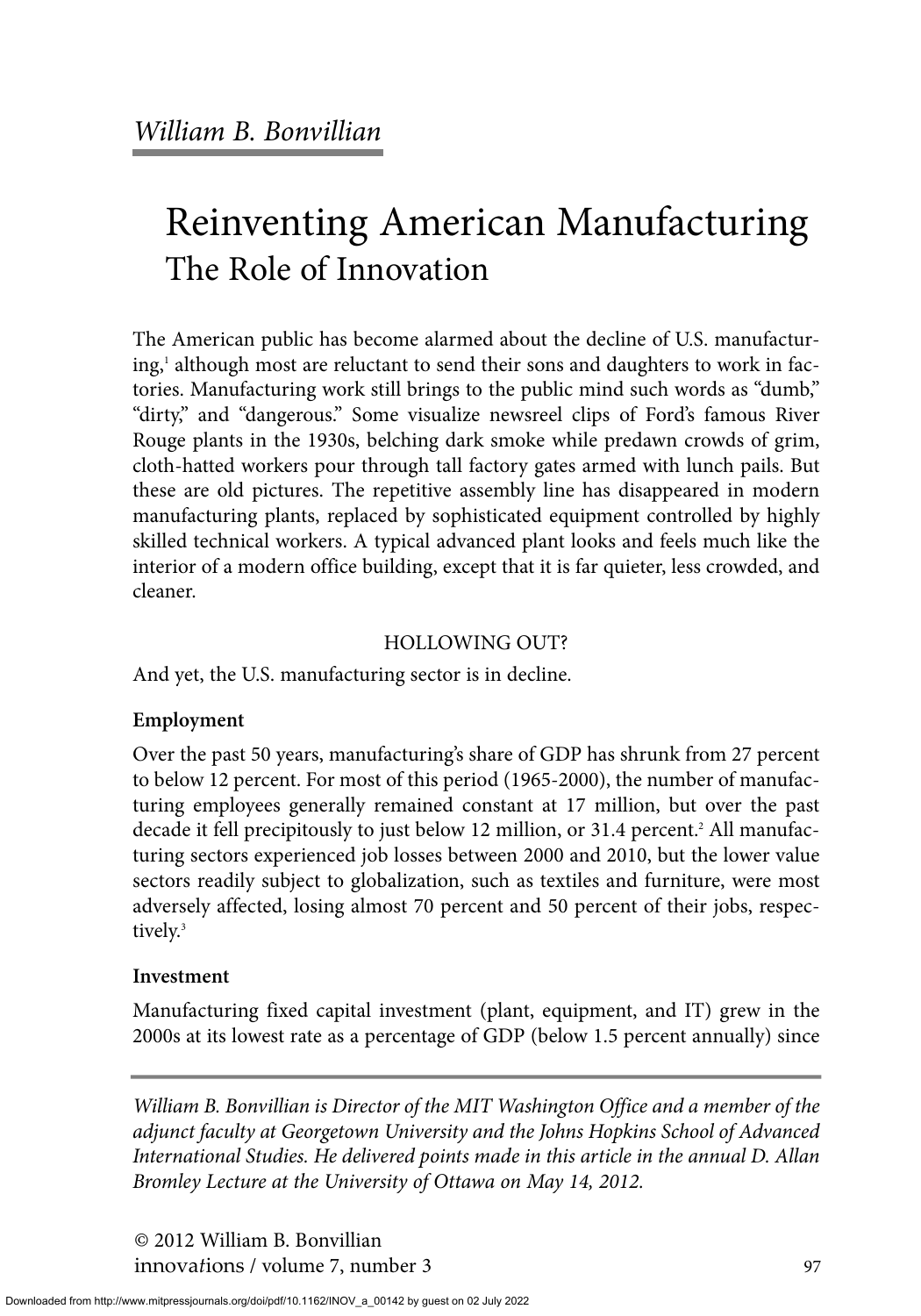this data began to be compiled at the end of World War II.<sup>4</sup> If this number is adjusted for cost changes, manufacturing fixed capital investment actually declined in the 2000s (down 1.8 percent)—the first decade this has occurred since these measurements began in the 1950s. Investment in the 2000s declined in 15 of 19 industrial sectors measured by Bureau of Economic Analysis (BEA).<sup>5</sup> In contrast, manufacturing investment in the 1990s grew an average of 5.5 percent annually.

## **Output**

While we have assumed from published government statistics that U.S. manufacturing net output as a share of world output has been stable, surpassed last year only by China,<sup>6</sup> we may have been fooling ourselves. A recent report from the Information Technology and Innovation Foundation (ITIF)<sup>7</sup> and other economic evaluations suggest that the official U.S. data on output have been significantly overstated.8 These data indicate that net output in 16 of 19 manufacturing sectors declined in the 2000s, in many significantly, but they also show that these declines were offset by two sectors, computing and energy.<sup>9</sup> The ITIF and economists make three arguments. First, the number of foreign components used in U.S. manufactured products has risen sharply and they have not been adequately accounted for, thus U.S. output is overstated. Second, although employment in the computer sector declined by 43 percent, a significant amount of computer production moved offshore, and nominal U.S. industry shipments in this sector barely increased, government data included an inflationary output factor for increased computer quality and performance that caused the computing sector's output in the 2000s to be significantly overstated. Third, output in the energy sector was similarly significantly overstated. Adjusting for these factors, the ITIF found that net U.S. manufacturing value actually fell by 11 percent in the 2000s.

#### **Productivity**

Since output is a factor in productivity, assumptions about strong growth in manufacturing productivity must be scaled back as well, although manufacturing still significantly exceeds service-sector productivity. The ITIF finds that manufacturing productivity grew by 32 percent between 2000 and 2010, not by the BEA's much higher estimate of 71 percent.<sup>10</sup> As adjusted, the U.S. was 10<sup>th</sup> in productivity growth among 19 other leading manufacturing nations.

Many thought the U.S. was losing manufacturing jobs because of increased manufacturing productivity. The ITIF finds, however, that productivity gains accounted for only about one-third of the 5.8 million manufacturing jobs lost in the past decade,<sup>11</sup> and a Brookings Institution study contends that the historical pattern of productivity gains leading to job growth remains in effect.<sup>12</sup> This means we have to look elsewhere for reasons why manufacturing lost nearly one-third of its workforce in a decade.

To summarize, U.S. manufacturing employment is down, manufacturing capital investment is down, manufacturing output is down, and manufacturing pro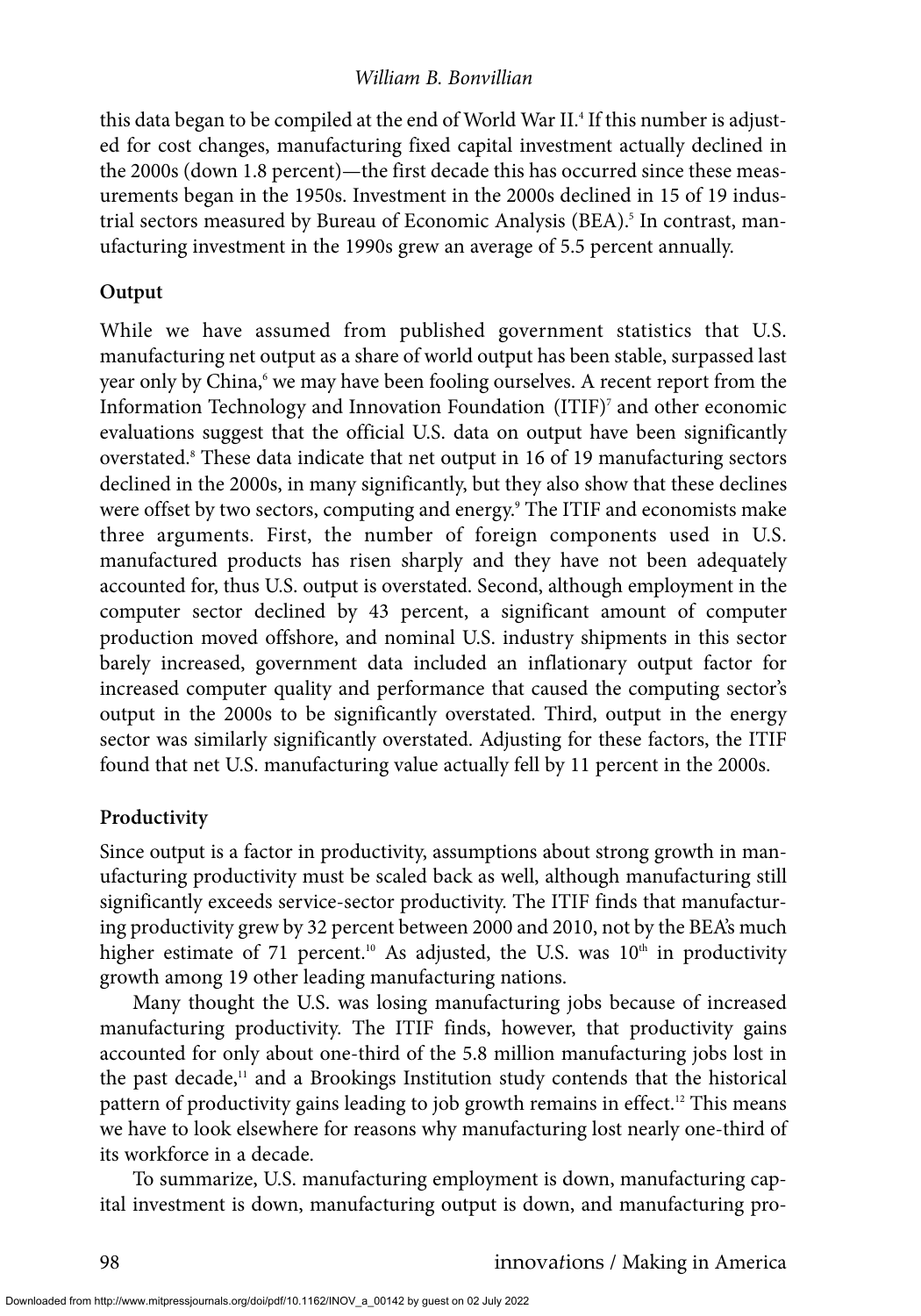ductivity is lower than previously estimated. Overall, the argument appears strong: the U.S. manufacturing sector is hollowing out.

# **Why Does Manufacturing Matter?**

Despite the foregoing figures, manufacturing remains a major sector of the U.S. economy. It contributes \$1.7 trillion to our \$15 trillion economy and employs 12 million people in a total employed workforce of some 140 million.<sup>13</sup> Manufacturing workers are paid some 20 percent higher than those in nonmanufacturing jobs.<sup>14</sup> Growth economists tell us that 60 percent or more of historic U.S. economic growth comes from technology and related innovation, and manufacturing dominates the innovation system.15 Industrial firms employ 64 percent of our scientists and engineers, and this sector performs 70 percent of industrial R&D.<sup>16</sup> Thus our manufacturing strength and the strength of our innovation system are directly linked.

# **Manufacturing and Trade**

Success in a highly competitive world is achieved by nations and regions that produce complex, value-added goods. While world trade in services is growing, world trade in goods is still close to five times that of trade in services.<sup>17</sup> Complex, highvalue goods, including capital goods, industrial supplies, transport goods, and medicines, make up over 80 percent of U.S. exports and a significant majority of our imports. The currency of world trade is in such advanced goods, and will remain so indefinitely. And yet, the U.S. was running a \$500 billion trade deficit in manufactured goods in pre-recession 2007 and is on track to return to that level soon. As of 2011, that total included a \$100 billion deficit in advanced technology products.18

It is reasonable to ask whether services will eventually offset our manufacturing decline. After all, if services are 80 percent of our economy, can't we just continue this trend? Well, it's not so easy. The problem is that the modest and gradual growth in our services trade surplus (\$160 billion in 2007) is dwarfed by the size and continuing growth of our deficit in goods; thus, the former will not offset the latter any time in the foreseeable future.

Given the net transfer of wealth out of the country that is represented by the trade imbalance, it is hard to avoid the conclusion that the U.S. has been shifting to a consumption-led versus production-led economy. We now arguably have a consumption/production imbalance that carries significant long-term economic consequences.

# **The "Innovate Here/Produce Here" Assumption**

Since World War II, the U.S. economy has been organized around leading the world in technology advances. We developed a comparative advantage over other nations in innovation, and as a result led all but one of the significant innovation waves of the  $20<sup>th</sup>$  century:<sup>19</sup> aviation, electronics, space, computing, the Internet,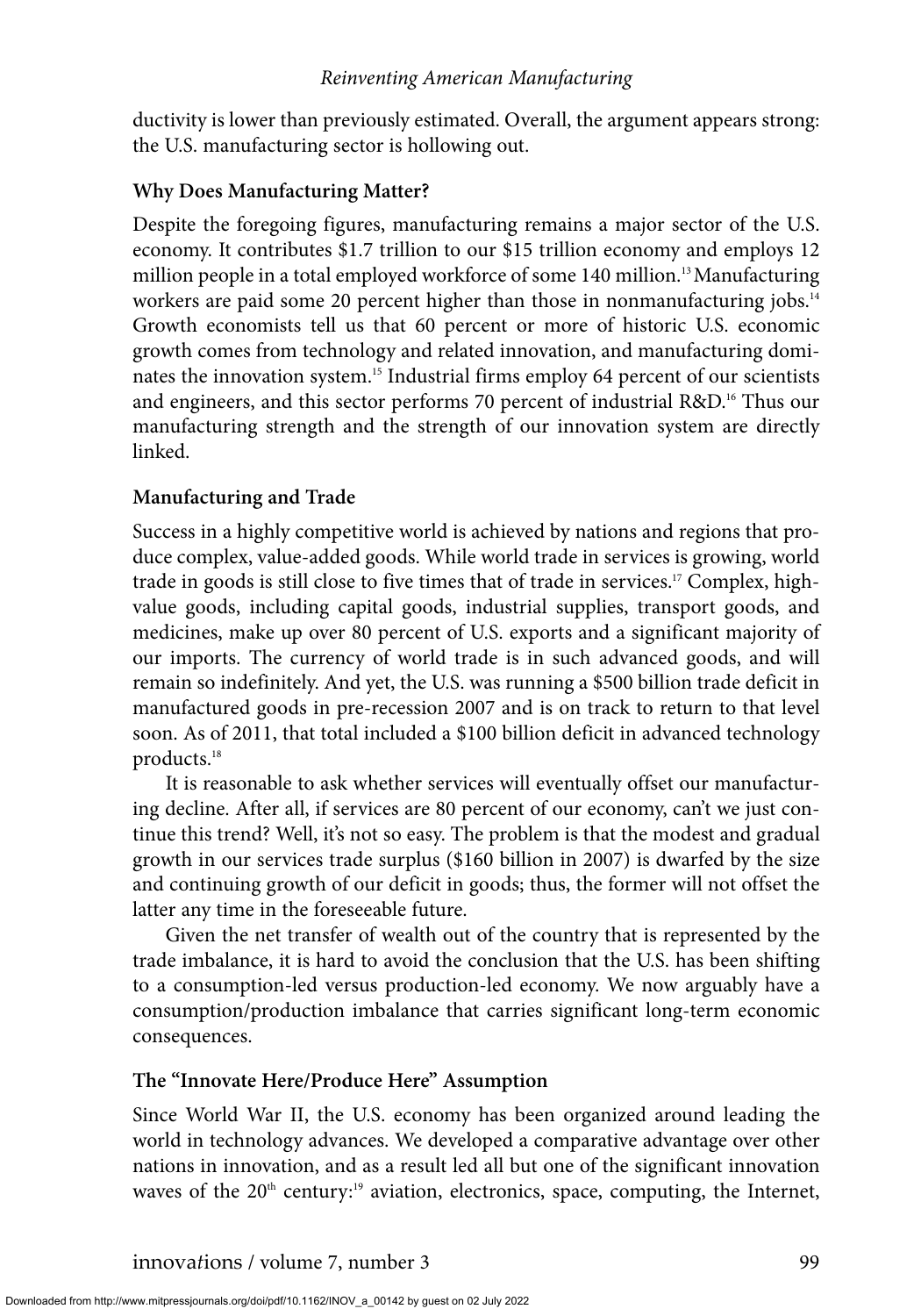and biotech.<sup>20</sup> Our operating assumption was that we would innovate and translate those innovations into products, and by innovating here and producing here we would realize the full range of economic gains—from innovation at all stages, from research and development to demonstration and testbeds, to initial market creation, to production at scale, and to the follow-on life cycle of the product. It worked: the U.S. became the richest economy the world had ever seen. For the past half century, the U.S. has been playing out economic growth theory—that is, that the predominant factor in economic growth is technological and related innovation—and demonstrating that it works.

In recent years, however, with the advent of a global economy, the "innovate here/produce here" model no longer holds. In some industrial sectors, firms can now sever R&D and design from production. Codeable IT-based specifications for goods that tie to software-controlled production equipment have enabled this "distributed" manufacturing.<sup>21</sup> While manufacturing once had to be integrated and quite vertical, firms using the distributed model can innovate here and produce there. It appears this distributed model works well for many IT products, as well as for commodity products. Apple is the standard-bearer for this model, as it continues to lead in dramatic IT innovations but sends virtually all its production to Asia.

However, there appear to be many sectors where the distributed model doesn't work and that still require a close connection between research, design, and production. Capital goods, aerospace products, energy equipment, and complex pharmaceuticals are examples of this phenomenon. In these sectors, production and R&D/design are the yin and yang of innovation, with production infrastructure providing constant feedback to the R&D/design infrastructure. Product innovation—incremental advance—is most efficient when it is tied to a close understanding of and connection to the manufacturing process. However, if R&D/design and production are so tightly linked, the innovation stages—R&D and design—may have to follow production off shore, and "produce there/innovate there" may be even more disruptive than "innovate here/produce there." These twin developments bring the economic foundations of our innovation-based economic success into question. What good is a world-leading innovation system if the gains flow elsewhere?

## **The Innovation Side**

If the picture on the production side is problematic, what of the innovation side of the equation? The U.S. has maintained the same national innovation intensity (R&D relative to GDP) it developed in the 1960s, whereas other competitive economies have steadily increased their innovation intensity; $2^{2}$  in fact, a group of Asian nations has now collectively passed the U.S. in total R&D investment.<sup>23</sup> National Institute of Standards and Technology (NIST) senior economist Gregory Tassey suggests that "input/output" economics theory applies: if you freeze a major input, which the U.S. has been doing increasingly through stagnated R&D intensity, then your growth rate is limited. $24$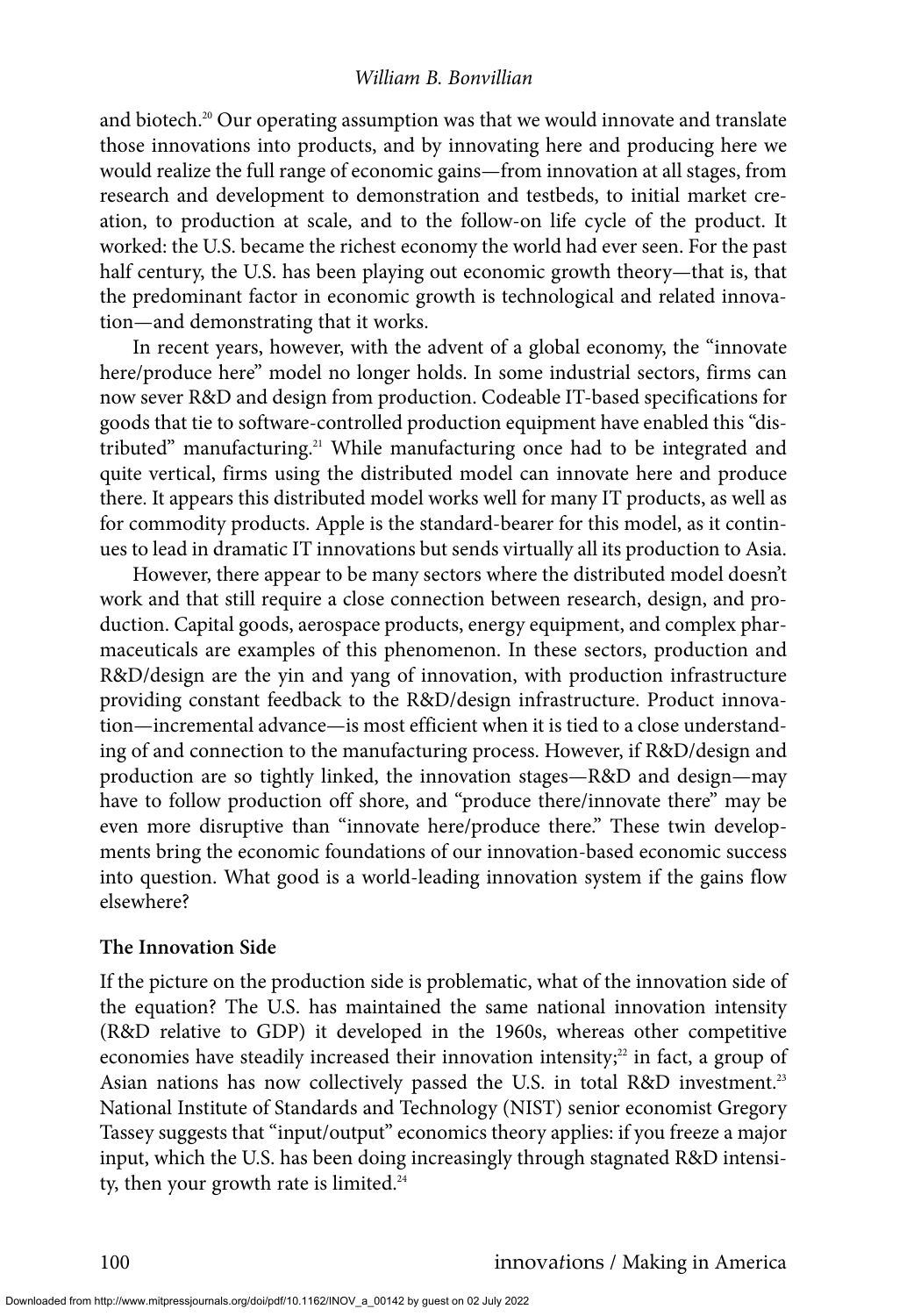The intensity of federal R&D investment relative to GDP has been in decline for decades in the U.S., falling from nearly 2 percent of GDP in 1965 to 0.7 percent of GDP in 2010; it has been offset by a rise in industry R&D to nearly 2 percent of GDP in that same period.<sup>25</sup> However, the latter is now leveling off. One reason for this leveling off is that U.S. manufacturing firms have dramatically shifted their R&D investment strategies during the last 15 years by taking an increasingly global approach. For example, their off-shore R&D investment has increased at three times the rate of their domestic R&D spending. Tassey argues that U.S. manufacturing firms also have shifted the composition of their R&D portfolios toward shorter term development objectives in an increasingly competitive international marketplace.<sup>26</sup> He argues that the so called "Valley of Death" barriers between R&D and later stage development are actually widening in the U.S., as firms pull back from investment in radical or breakthrough innovation and focus more on shorter term incremental advances.

Nevertheless, even in the face of growing competition, the U.S. retains the world's strongest innovation system, and any advanced manufacturing strategy must seek leverage from this comparative advantage. However, it should be recognized that U.S. R&D has had only a minimal focus on the advanced technologies and processes needed for production leadership; this contrasts sharply with the approach Germany, Japan, Korea, and China have taken to manufacturing R&D. While the major U.S.-based multinational manufacturing firms fund most of the nation's technology development and thus have the capacity to keep up on the innovation front, the majority of the U.S. manufacturing sector belongs to the 300,000 small and midsize firms lacking this capacity. This manufacturing base, which is largely outside our innovation system, represents 86 percent of our manufacturing establishment and employs more than half of our manufacturing workforce.<sup>27</sup>

# **The Geopolitics of Manufacturing**

Since Alexander Hamilton put the financial building blocks in place to transform the U.S. into the world's largest commercial economy, manufacturing has been central to U.S. geopolitical strategy. Barry Lynn of the New America Foundation argues that the U.S. has gone through three evolutionary phases. From the time of Hamilton until 1945, the U.S. pursued national self-dependence in manufacturing and considered it key to national security.<sup>28</sup> Hamilton saw that in a world of dominant and colonizing European powers, the U.S. would retain its independence on the world stage only if it magnified its commercial power, with manufacturing as a critical component. The U.S. pursued Hamilton's basic strategy through World War II and up to the beginning of the Cold War. Faced with a struggle against a Marxist economic model from 1945 until the end of the Cold War in 1991, the U.S. built a series of postwar agreements that entwined the U.S., Europe, and Japan in a system of mutual economic dependence that centered around "America-centric" consumer markets and manufacturing. The geopolitical concept in this period was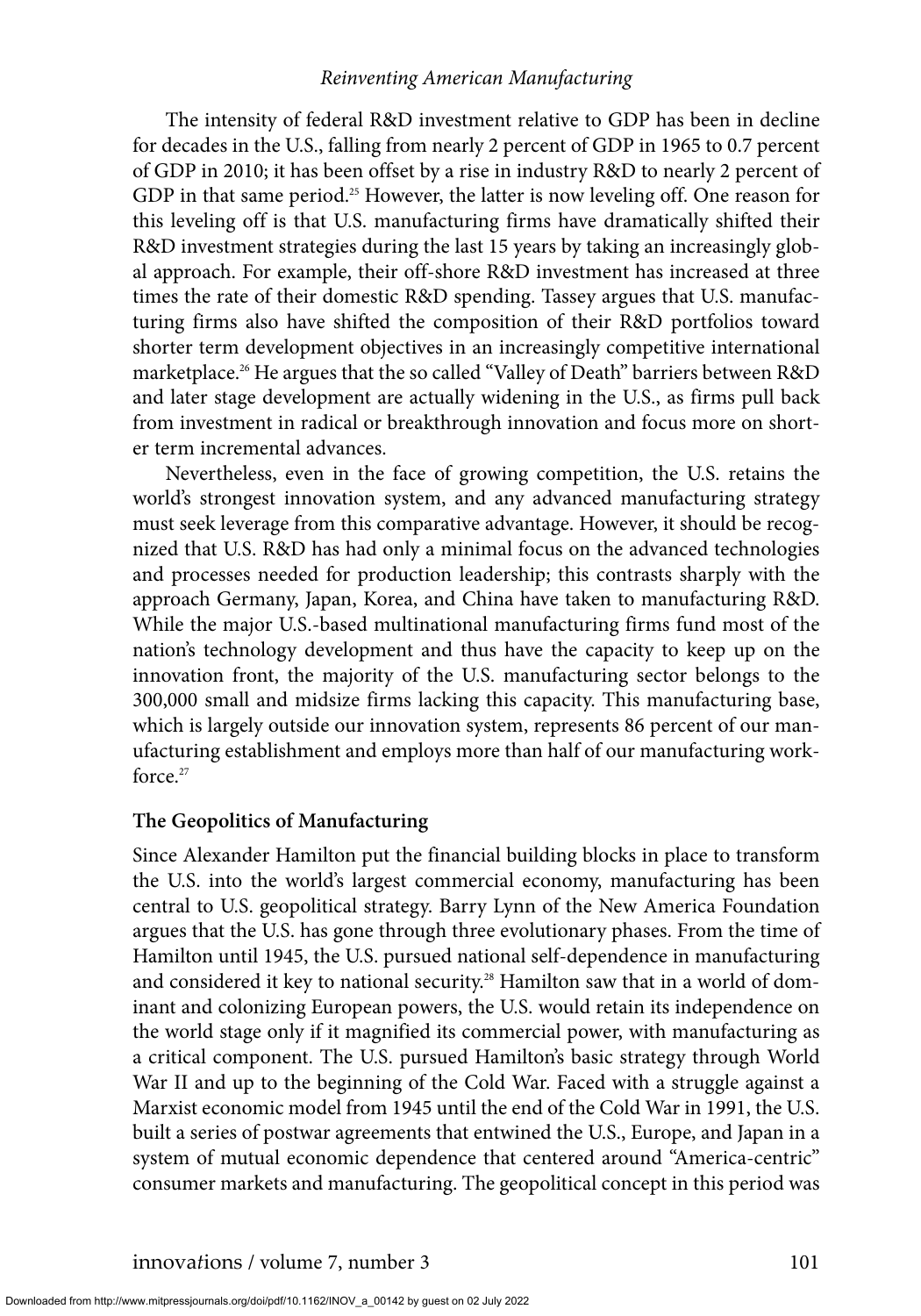that U.S. national security would be enhanced through an economic embrace of its Cold War allies—essentially a system of mutual economic interdependence intended to build the economic strength to fend off Marxist geopolitical competitors.

The third period began under President Clinton in 1993, with China's entry into the World Trade Organization. The geopolitical concept was to bind the world, not just allies, into an interdependent economic system tied together by open trading, financial integration, and joint manufacturing. The aim was to integrate China into the world economy to ensure peace in a way comparable to Jean Monnet's design for a postwar common market to ensure future European peace. Clinton's perspective in effect embraced a completely laissez faire attitude toward manufacturing. Integrated manufacturing was designed to ensure an integrated world economy, and Hamilton's concept of manufacturing ensuring national security was set aside.

Meanwhile, China pursued a different approach, as it viewed innovation-based growth as the key to its ascendance as a superpower and used neo-mercantilist policies to get there.<sup>29</sup> The Chinese have sought to build an Asian rim of nations whose economies are increasingly dependent on China's economy for their exports and production facilities, and have run a huge trade surplus with the U.S. in manufactured goods to generate the capital to finance its internal growth and offset its trade deficits with the dependent Asian rim economies. Economist Carl Dahlman has portrayed this strategy as a deliberate attempt by the Chinese to hollow out the economies of its competitors with developed economies in order to finance its own geopolitical rise.30

In 2004, economist Paul Samuelson asked how the U.S. could be on the losing end economically with a low-cost, low-wage competitor like China, despite the longstanding Ricardo-based economic theory of "comparative advantage" in trade.31 He noted that if, along with its low-wage advantage, China begins to make gains in production that enhance its productivity it could capture some of the comparative advantage that the U.S. has enjoyed. He added that, in a Ricardo analysis, unemployment from trade never lasts forever, "so it is not that U.S. jobs are ever lost in the long run; it is that the new real wages have been lowered by this vision of dynamic fair trade." In other words, U.S. wages could drop over time to a point where China's production price advantage is offset. The U.S. still has the benefit of lower priced goods, but there are now "new net harmful U.S. terms of trade." Samuelson cites many historical examples of this phenomenon, from the shift of the U.S. textile sector from the Northeast to the Southeast in the early 20<sup>th</sup> century, to the way Midwestern agriculture surpassed eastern U.S. agriculture in the second half of the 19<sup>th</sup> century. Samuelson's analysis implicitly suggests that nations like the U.S. that build their comparative advantage on innovation capacity as opposed to resources (the basis for Ricardo's free-trade theory) face a problem: an innovation advantage is not necessarily eternal; it can be overtaken by others as they build their own innovation systems.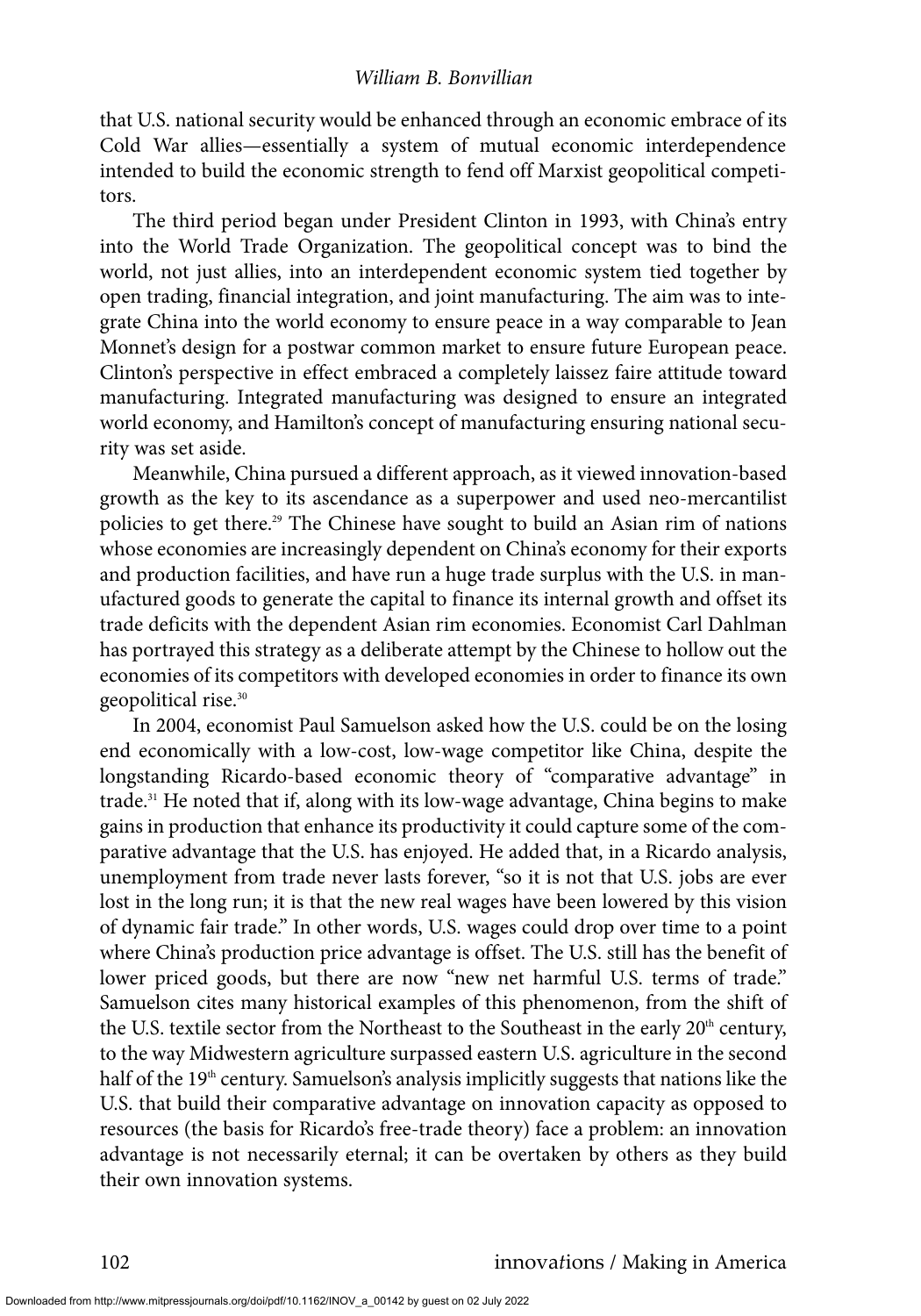| Japan vs. U.S. 1970-1980                                                        | China vs. U.S. today                                                                                                                                                           |  |  |  |
|---------------------------------------------------------------------------------|--------------------------------------------------------------------------------------------------------------------------------------------------------------------------------|--|--|--|
| High-cost, high-wage, advanced<br>technology economy-<br>comparable to the U.S. | Low-cost, low-wage,<br>increasingly advanced<br>technology economy                                                                                                             |  |  |  |
| U.S. had entrepreneurial<br>advantage; Japan had industrial<br>policy advantage | China is entrepreneurial and<br>pursuing industrial policy                                                                                                                     |  |  |  |
| Rule of law                                                                     | Limited rule of law                                                                                                                                                            |  |  |  |
| IP protections                                                                  | Extensive IP theft                                                                                                                                                             |  |  |  |
| Subsidizes currency and buys<br>U.S. debt to limit U.S.<br>opposition           | Follows Japan's model:<br>subsidizes currency and is<br>largest holder of U.S. debt; uses<br>foreign currency reserves for<br>sovereign wealth funds to<br>acquire U.S. assets |  |  |  |
| National security ally for 60<br>years                                          | Potential national security peer<br>competitor                                                                                                                                 |  |  |  |

#### **Table 1.** Competitiveness then and now

The U.S. faced an intense competitive challenge in the 1970s and 1980s with Japan and Germany. That was a simpler and more straightforward competition between comparable economies, as opposed to the much more complex competition it faces with emerging nations like China and India. Table 1 illustrates some of the differences in competitive patterns the U.S. has faced, comparing its competition with Japan to that with China.

To summarize, competing with a low-wage, low-cost, increasingly advanced technology economy that lacks compatible systems for the rule of law, IP, and national security, and is following a currency subsidy/debt acquisition strategy, is much more complicated than the competitive pressures the U.S. faced in the 1970s and 1980s. At the same time, due both to inattention and a lack of understanding of its own past success model, the U.S. has departed from a geopolitical strategy that includes the concept of a strategic economic advantage built around production and innovation leadership. The geopolitical issues behind innovation capacity and advanced manufacturing are profound and largely unexamined. Despite the current era of benign neglect, these two interrelated factors largely determined the U.S. national security advantage for a century, and they remain a significant element in understanding the U.S. manufacturing challenge.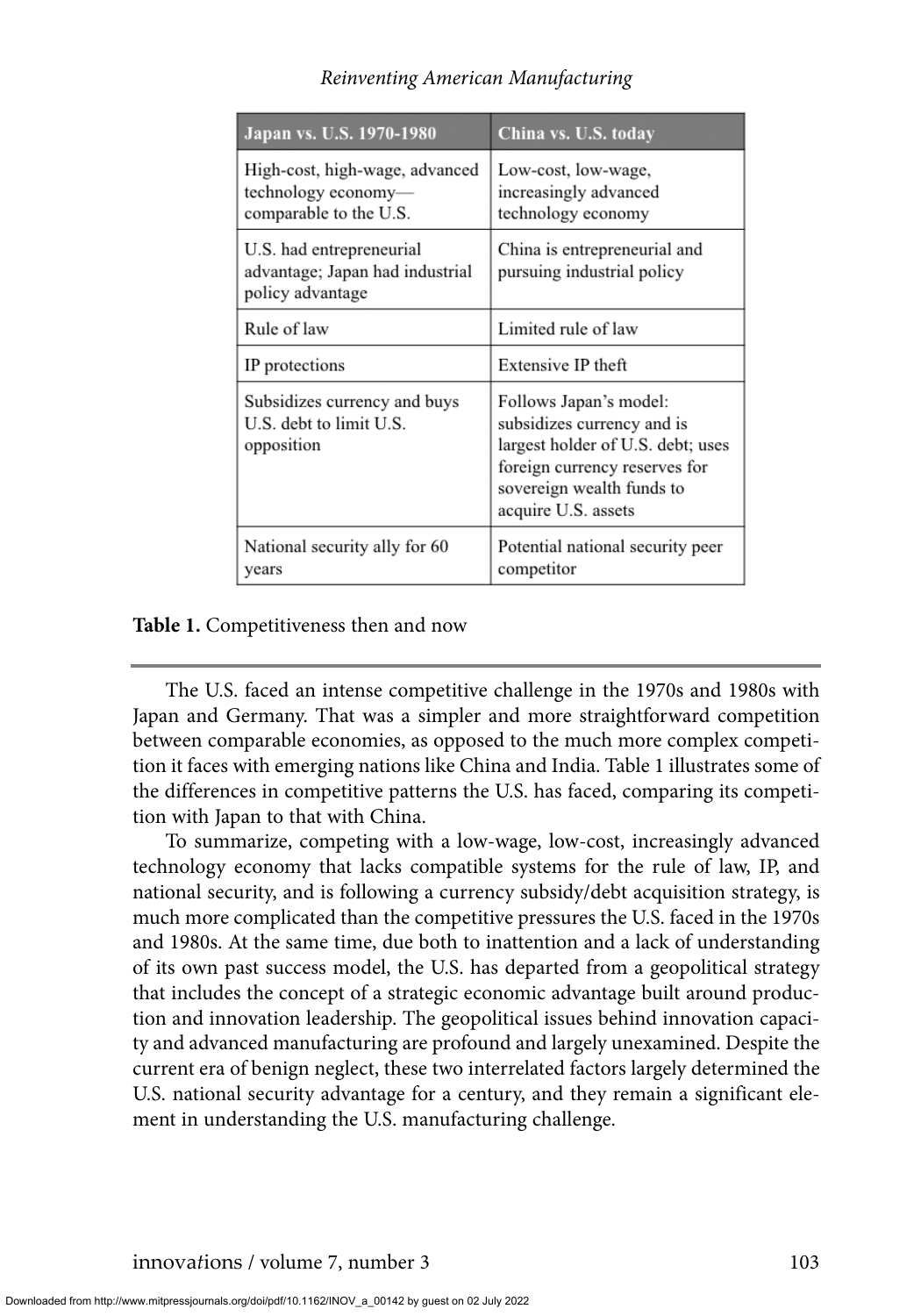## **Eroding Advanced IT Sectors**

While many economists in the past have preached that the U.S. should cede its lower end manufacturing sectors to emerging economies and offset the losses with the success of the high-end, high-value goods emerging from its leading innovation system,<sup>32</sup> the picture in this advanced technology sector is so unsettling that this standard thesis now looks bankrupt. For example, Gary Pisano and Willy Shih of Harvard Business School have examined the advanced IT sector and found that the most recent edition of the Kindle could not be made in the U.S.: the flex circuit connector, controller, lithium polymer battery, wireless card, and injected molded case are all produced in China, and the electrophoretic display is made in Taiwan. Every brand of U.S. notebook computer (except Apple) and every mobile/handheld device is now designed in Asia. After reviewing the advanced technology sectors created in the U.S. that are now in danger of shifting abroad, Pisano and Shih conclude that major erosion has already occurred in advanced materials, computing and communications, renewable energy technologies and storage, semiconductors and displays, and that the next generation of technology in each area is facing an imminent shift overseas. This is why the U.S. has run a trade deficit in advanced technology goods every year since 2002, and that deficit has now reached \$100 billion annually.<sup>33</sup> Given the experience of the past decade, continuing to contend that the U.S. will make up for its manufacturing decline because it will always capture high-end manufacturing can only be considered a game of "let's pretend." Our problems are far deeper than we have acknowledged.

Clayton Christensen of Harvard Business School has argued that, faced with disruptive innovation, established production firms typically relinquish low-margin production and work to retain leadership through incremental ("sustaining") advances in high-margin production. However, these established firms end up ceding those as well, as the disruptive advances that allowed the capture of the low end (and, through lower costs, expanded customer bases) mature and improve to enable the capture of the high end.<sup>34</sup> The argument may prove relevant to U.S. manufacturing strategy; in fact, the U.S. already may be facing disruptive innovations that it has not recognized as such. China, for example, which has now surpassed the U.S. in manufacturing output, apparently is not merely pursuing its low-cost production advantage but is conducting a rapid scale-up of its production tempo and volume through advanced processes that are integrated across firms and tied to cost savings.<sup>35</sup>

# **Manufacturing as a Multiplier**

Manufacturing also matters because it operates as an economic multiplier, creating economic gains that stretch beyond the manufacturing sector. In fact, it is the largest multiplier of all sectors; each manufacturing job is estimated to create between 2.5 and 2.9 jobs in other sectors. High-tech sectors have much higher multipliers; estimates range from 5.2 jobs from a digitized modern factory to 16 in the electronic computing sector.<sup>36</sup> Because gains from production processes can be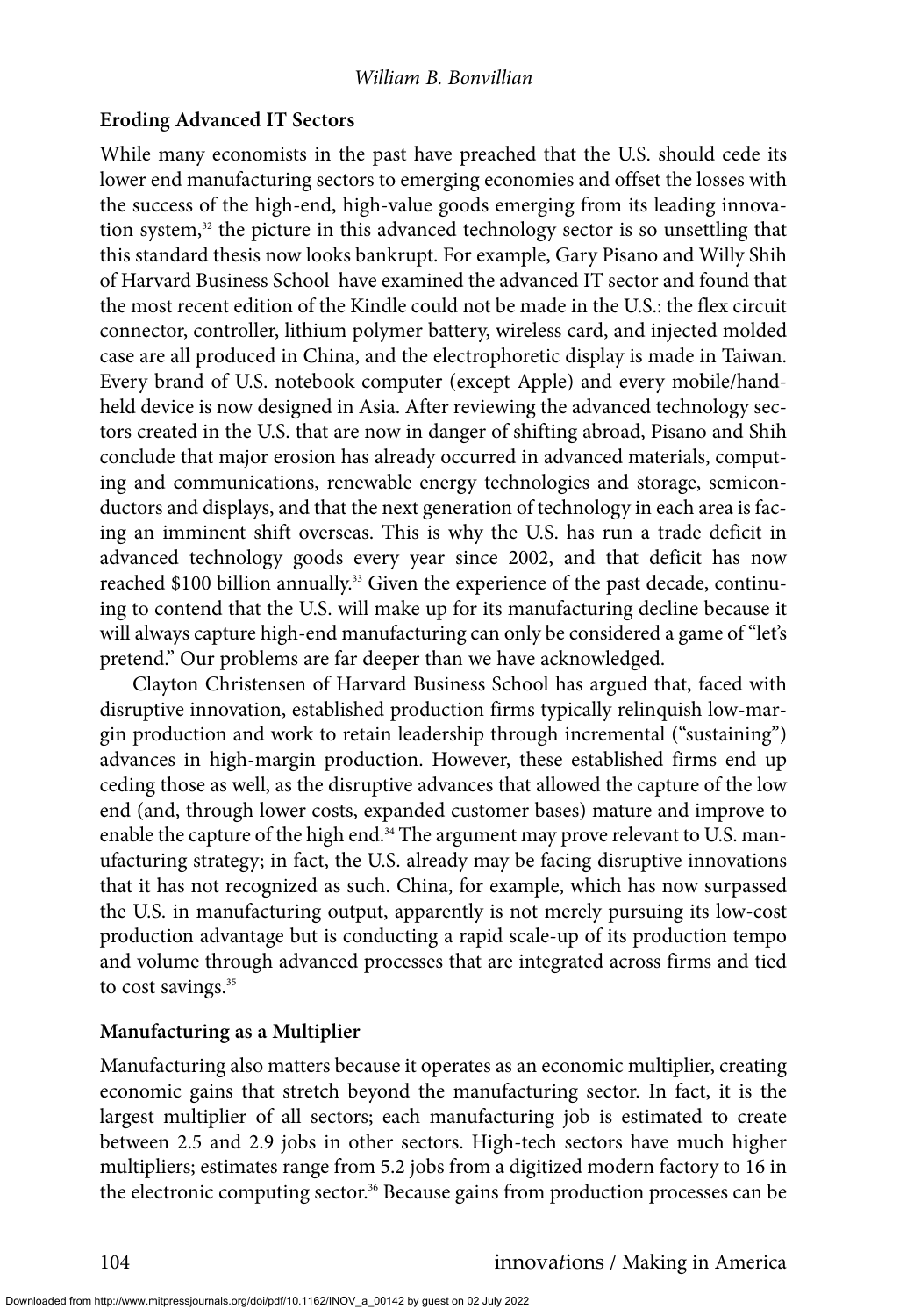scalable, unlike services, manufacturing also operates as an output multiplier. Every dollar in final sales of manufactured products results in \$1.40 in additional output in other sectors.<sup>37</sup> No other economic sector comes close to this level.

## **Summary: Manufacturing Matters**

To summarize, manufacturing matters in a number of ways throughout our economy. Successful nations capture wealth from around the world by conducting trade in complex, high-value goods, not from trade in services. The U.S. is running trade deficits in goods at dangerous levels, and these deficits suggest that the U.S. in effect is running a global wealth transfer machine. These deficits create fiscal imbalances that eventually have to be repaid. The shift U.S. multinational manufacturing firms have made to distributed manufacturing has been accompanied by an approach of "innovate here/produce there." This not only shifts gains from the innovation implementation stage abroad; because of the interrelationship between R&D and design with production in many sectors, it creates the risk that innovation leadership will also shift abroad. The failure of the U.S. to understand the geopolitical realities of leadership in world production potentially jeopardizes the pillar on which we have built our national security advantage for the past 80 years—technology leadership. Our future leadership in both production and innovation in advanced technology sectors, and therefore in the innovation-based growth gains they create, is now in jeopardy in a number of sectors. And, finally, because manufactured goods can scale in an economy, over time our decline in manufacturing may cost our economy a crucial economic multiplier.

Given the critical links between innovation and production, what is to be done?

## NINE STEPS TOWARD MANUFACTURING INNOVATION

Growth economics teaches that, as noted above, the dominant causative factor in economic growth is technological and related innovation. This lesson of course applies to the manufacturing sector; in fact, innovation will need to be a primary part of the solution to our manufacturing malaise. We have systematically turned to technological innovation to work our way through past economic dilemmas, and there is every reason to assume that we must approach this one in the same way. If our leading competitors have a significant production wage and cost advantage, we can compete by driving down wages and, correspondingly, our standard of living, or we can compete by leading in technological and process innovations that support major gains in productivity and efficiency and drive down costs to offset our competitors' wage/cost advantages. However, applying our capacity for innovation cannot be the only part of a manufacturing strategy—it must be the heart of it. Alternatively, we could wall ourselves off from the global economy, but we also would be walling ourselves off from potential markets. Moreover, we are already deeply engaged in the global economy, therefore, multiplying productivity and efficiency through an innovation strategy appears to be crucial.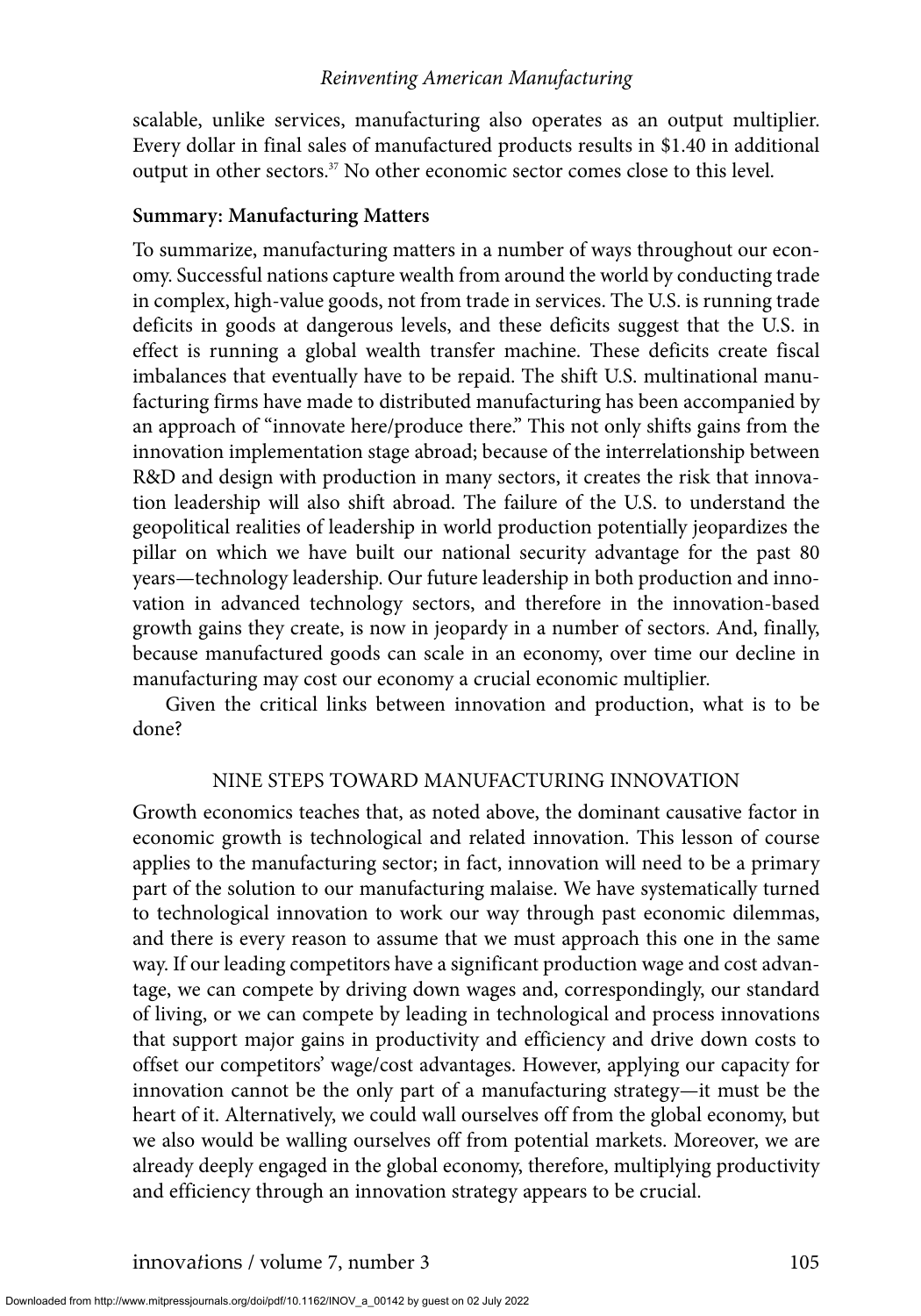There are numerous historical examples of nations that have captured a production-based economic advantage through innovation-driven manufacturing technologies and related processes; three are highlighted below. In the 19<sup>th</sup> century, the U.S. took leadership of the Industrial Revolution from Britain by developing the "American System" of interchangeable machine-made parts—a critical step toward building the mass production capability needed to serve our continent-size market.38 This was made possible by a 20-year war department technology project directed by John Hall at the Harpers Ferry Arsenal, through which precision machine tools were developed to support the manufacture of interchangeable parts. This dual-use R&D project automated musket production and soon spread throughout the Northeast, which allowed the mass production of simple machines, from clocks to guns to cotton gins.

From the 1960s through the 1980s, Japan's economy was focused heavily on quality manufacturing,<sup>39</sup> which featured new levels of precision in production, "just-in-time" inventory, and made labor a fixed rather than a variable cost in return for workforce flexibility. Japan's efforts were based on core technology advances in computer-driven precision machining and IT systems applied to production, suppliers, and inventory, but also included major process reforms and business models. As a result, Japan gained leadership in the huge international automotive and consumer electronics sectors. Quality manufacturing was the one major innovation wave the U.S. missed in the second half of the  $20<sup>th</sup>$  century.

A third example concerns semiconductors in the 1980s.<sup>40</sup> While Japan was applying its quality manufacturing strategy and moving to dominate the sector, the U.S. semiconductor industry, allied for five years with DARPA through Sematech, established a collaborative public-private partnership focused on enhancing production efficiency and productivity in its supplier sector. This effort played a key role in restoring U.S. technology leadership in the semiconductor sector.

Each of these examples contained three elements: (1) core *technology* advances, which were implemented through (2) new *process* advances and realized significant industry gains through the (3) new *business models* they supported. Put another way, a technology advance is worth little if it can't be incorporated into new production processes, and it will never be implemented unless a new business model is developed to realize its potential economic gains. All three stages are necessary and intertwined.

In addition, as the U.S. considers what steps to take to revitalize the manufacturing sector, it is important to emphasize that this sector is divided into industry sectors—for example, pharmaceuticals are different from aerospace, which is different from chemicals. There are major differences within the industry sectors as well. We will concentrate here on three groups.

*Large multinationals (MNCs)*. They are international, will locate in low-cost production centers, and need to be in emerging world markets. They have substantial access to capital and financing and conduct applied research and development.

*Small and midsize enterprises (SMEs)*. There are 300,000 SMEs in the U.S. man-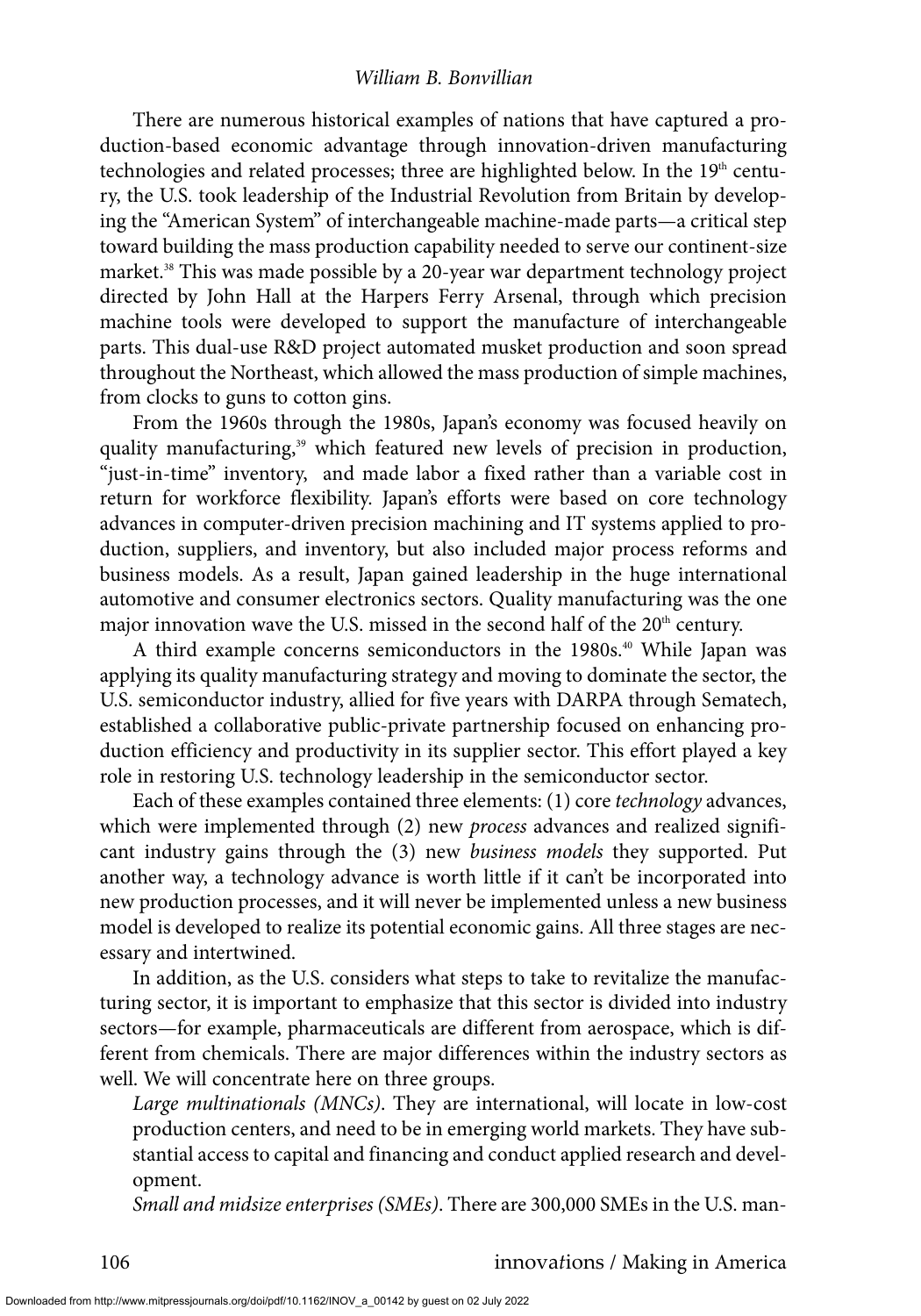ufacturing sector; they are suppliers and component makers for the MNCs. They typically are thinly capitalized, must be risk averse, and conduct little or no R&D.

*Start-up and entrepreneurial firms*. They exist particularly in expanding sectors like IT, biotech, and renewable energy; they appear to be increasingly offshoring production because it's usually not a firm core competency, and they have limited access to production financing.

Each of the issues discussed below must be translated back to and seen through the lens of these groups of firms concerned with manufacturing.

Although most manufacturing industry trade associations press for macroeconomic strategies around trade, tax, currency valuation, and regulatory policies, the emphasis here is on an innovation-intensive strategy. This is in part a lesson of the Great Recession, which continues to affect our economy. We have attempted to counter the recession through a standard Keynesian response—a \$780 billion stimulus program that operated at a macro-economic level. Yet the very slow recovery from the Great Recession suggests that it was not a standard business cycle recession that would respond to a broad macro-economic stimulus; it appears instead to be a structural recession rooted in shifts in particular segments of our economy.41 In contrast to the effect on a business-sector recession, a macroeconomic stimulus will have only a limited effect on a structural recession—it is more a stabilization tool than a recovery and growth tool. The data discussed above on the extent of the U.S. manufacturing sector's decline suggest that structural issues in the U.S. economy's recession were rooted not merely in the related housing and financial sectors but in the manufacturing sector as well. A structural decline is the likely explanation for the decline in manufacturing employment, capital investment and output, and the lower than assumed productivity increases—all of which are developments that cannot be explained as a business cycle response. If there are structural problems in the manufacturing sector, a macroeconomic response alone is not going to work. Instead, a deeper structural understanding of the manufacturing sector is required and an innovation-oriented response must also be considered, since advances in technology and related processes are the source of the efficiency and productivity gains needed, as discussed above, to alter sectoral performance.<sup>42</sup> In other words, manufacturing is at the heart of a recession recovery, and macro measures alone won't be enough innovation system solutions are needed because we have structural problems.

Below are nine steps that could be the foundation for a manufacturing innovation strategy. The emphasis is on identifying possible approaches, not on final answers. But these are steps that can be taken toward reinventing manufacturing in the U.S.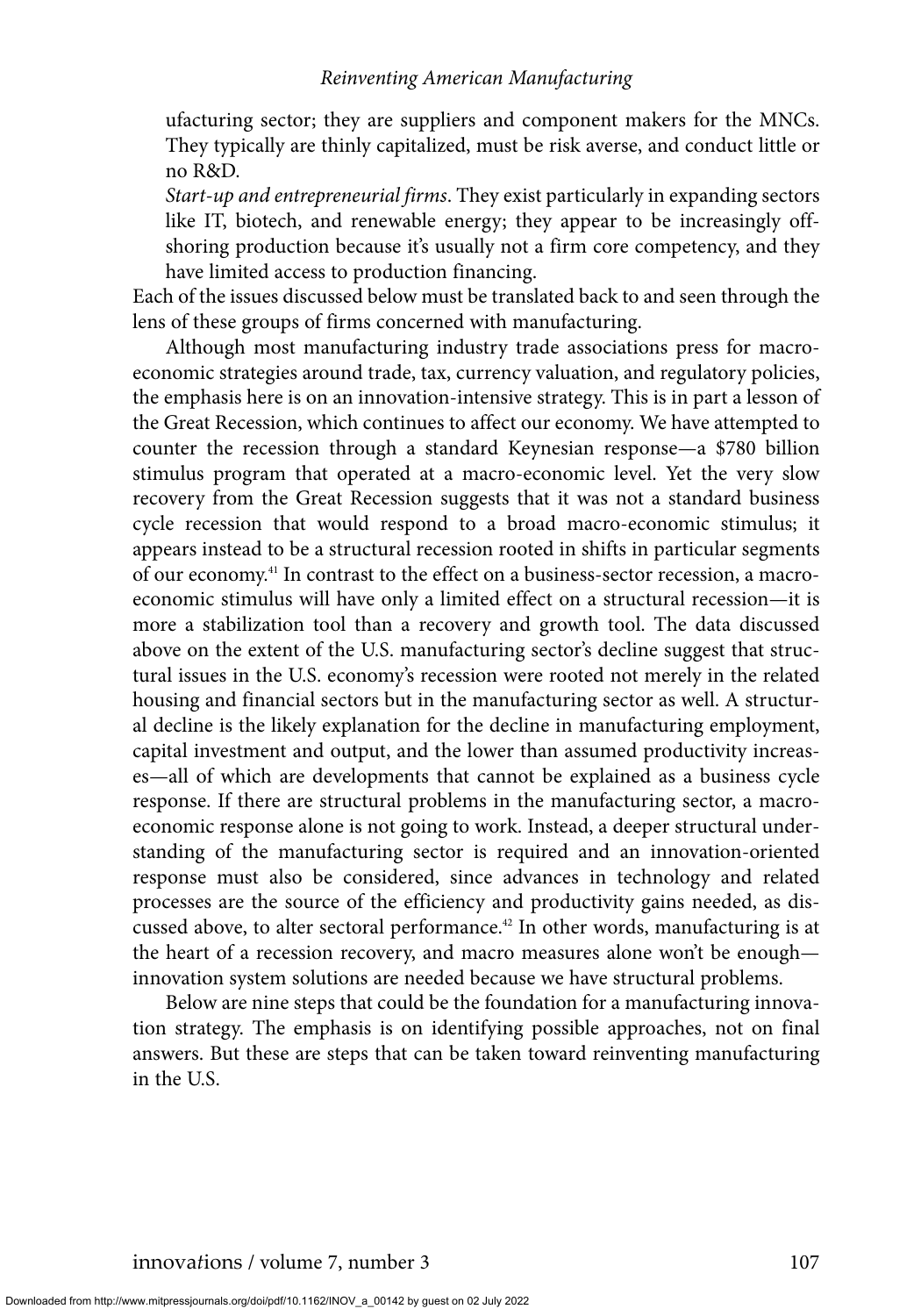# **Step #1: What technology advances could yield new manufacturing productivity paradigms?**

Manufacturing is already deep into a technology transformation. In the past quarter century, manufacturing has moved from labor-intensive mechanical processes to information-intensive processes. Unlike education and government, two sectors that have resisted the Information Technology (IT) revolution, manufacturing embraced it early on, which led to significant gains in productivity. This IT-intensive trend will continue and accelerate as new IT advances come to bear, including the use of advanced computer simulation and modeling in product design, IT systems embedded in products at every stage of the production system and product lifecycle, continued IT-derived efficiency gains in supply-chain management and the distribution system, and more flexible manufacturing that allows unique, customer-driven designs.<sup>43</sup>

The way U.S. manufacturing could compete with low-cost, low-wage economies that have increasingly advanced technology is through, as noted, major gains in productivity that more than offset their cost advantages. Therefore, technology innovation and related processes must be at the core of any strategy. That said, are there new manufacturing technology paradigms that the U.S., taking advantage of its remaining innovation leadership, could bring into its manufacturing sectors? Could we undertake a technology revolution comparable to the one Japan introduced four decades ago around quality manufacturing? The following areas of advance arguably offer such transformative possibilities:

*"Network centric."* A continuation and acceleration of existing IT-intensive manufacturing that includes a mix of IT advances, Radio Frequency Identification (RFID), and sensors in every stage and element of the production process—from resource through production through product lifecycle with new decisionmaking tools from "big data" analytics, along with advanced robotics and supercomputing with accompanying simulation and modeling. In addition, software is now a major component in complex products. The high cost and complexity of software currently inhibits efficient production, thus integrating software development with design at the outset, along with creating new systems for hardware/software integration, also appears key.

*Advanced materials.* Create a "materials genome"—the ability, using supercomputing, to design all possible materials with designer features and to fit new materials precisely to product needs for strength, flexibility, weight, and production cost. In addition, evolve new biomaterials from synthetic biology, explore biofabrication, and make everything lightweight.

*Nanomanufacturing.* Fabrication at the nano-scale and embed nano-features into products to raise efficiency and performance.

*Mass customization.* Production of one item or small lots at the cost of mass production; for example, through 3D printing/additive manufacturing.

*Distribution efficiency.* Squeezing even 10 percent out of the cost of product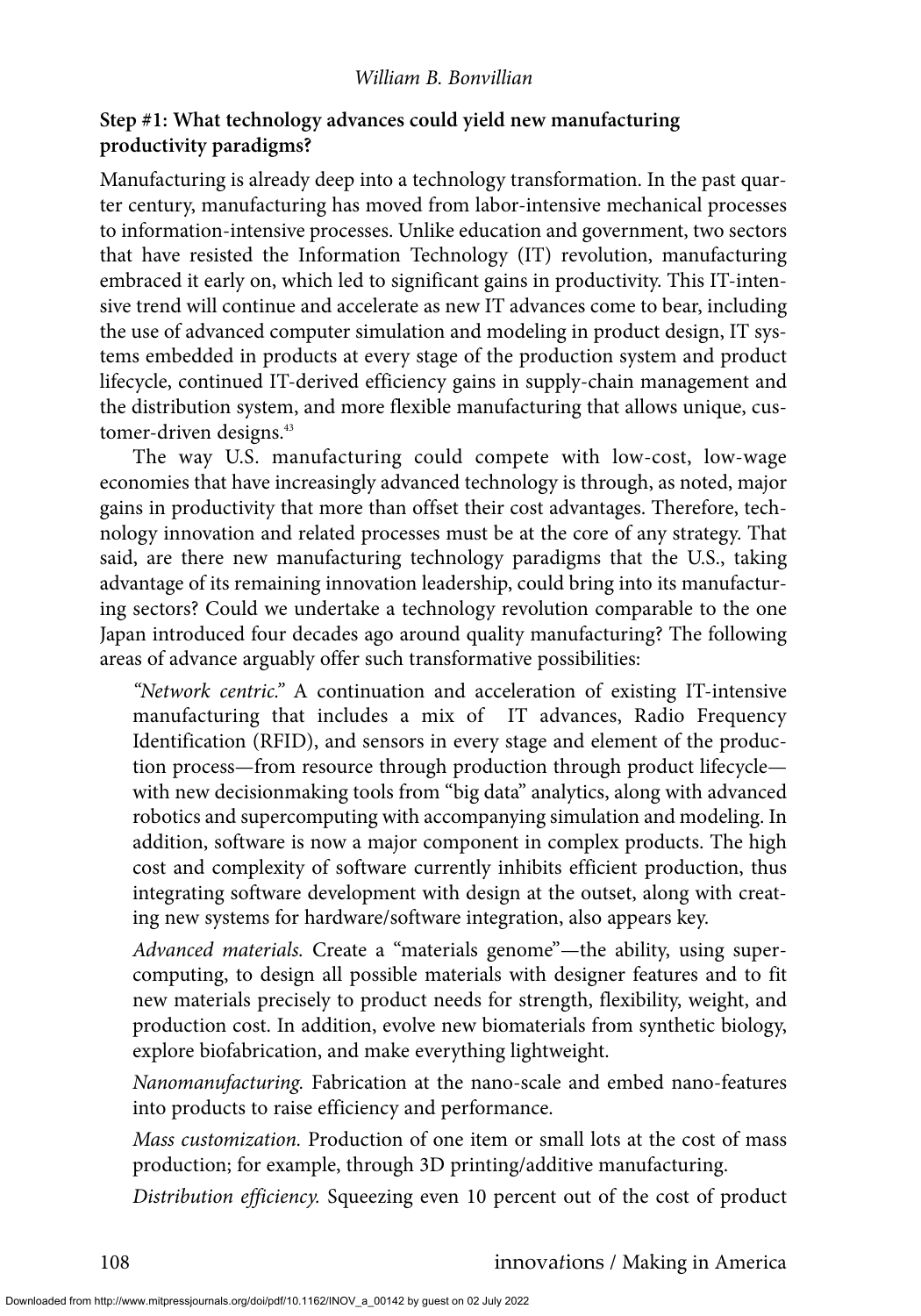distribution can shift decisions about whether to produce at home or abroad; further IT advances that yield distribution efficiencies, including in the supply chain, could yield this.

*Energy efficiency.* Excess energy is "waste"—a largely nonrecoverable production cost—and U.S. manufacturing has long been overly energy intensive. Conservation and energy efficiency technologies and processes could significantly drive down production costs.

This is certainly not an exhaustive list; it is only illustrative.<sup>44</sup> The selection process for focus areas should be dynamic and ongoing and take advantage of emerging technology options. Defense Advanced Research Projects Agency (DARPA) administrators Regina Dugan and Ken Gabriel have argued that "the  $19<sup>th</sup>$ century was about manipulating energy, the  $20<sup>th</sup>$  century was about manipulating information, and the 21st century will be about manipulating matter."45 DARPA is making major investments in advanced manufacturing R&D, which it views as vital to "accounting for time"—that is, sharply cutting the time between product conception, prototype, and production so that the Department of Defense (DOD) can move from its slow and expensive system of "buy then make" to "make then buy." If DARPA's efforts to slash time to production are successful for DOD, its approach to saving time could be a sea change for manufacturing in general.

The obvious question is, won't low-cost, low-wage competitors simply implement the same efficiency approaches? Not necessarily. As Japan demonstrated when it developed its quality manufacturing paradigm, there is a first-mover advantage that can assure leadership for a significant period. Offsetting a low-cost, low-wage competitive advantage with gains in productivity levels an essential playing field, and it won't be simple for a labor intensive emerging economy to shift from its initial competitive cost/wage advantage without significant disruption.

Won't this require a major new R&D programmatic effort? Interestingly, four leading R&D agencies, DOD, the National Science Foundation (NSF), the Department of Energy (DOE), and the National Institute of Standards and Technology (NIST), are already undertaking significant R&D programs directly, not just indirectly, in the advanced manufacturing space. A 2010 survey drawn from agency data and program summaries indicates that these four agencies were investing approximately  $$700$  million a year;<sup>46</sup> the level increased to approximately \$800 million annually by 2012. This may not be large enough, but it is a reasonable start, and leveraging for manufacturing advances is possible from other research sectors, such as artificial intelligence and advanced materials. What is missing is closer industry-university-regional collaboration and cross-agency coordination, which must be coupled with a technology strategy and eventually a public-private roadmapping exercise. The recent report of the Advanced Manufacturing Partnership has called for exactly these steps.<sup>47</sup> Therefore, a foundational R&D investment is in place and ready to be called on but should be joined with interagency and private-sector collaboration.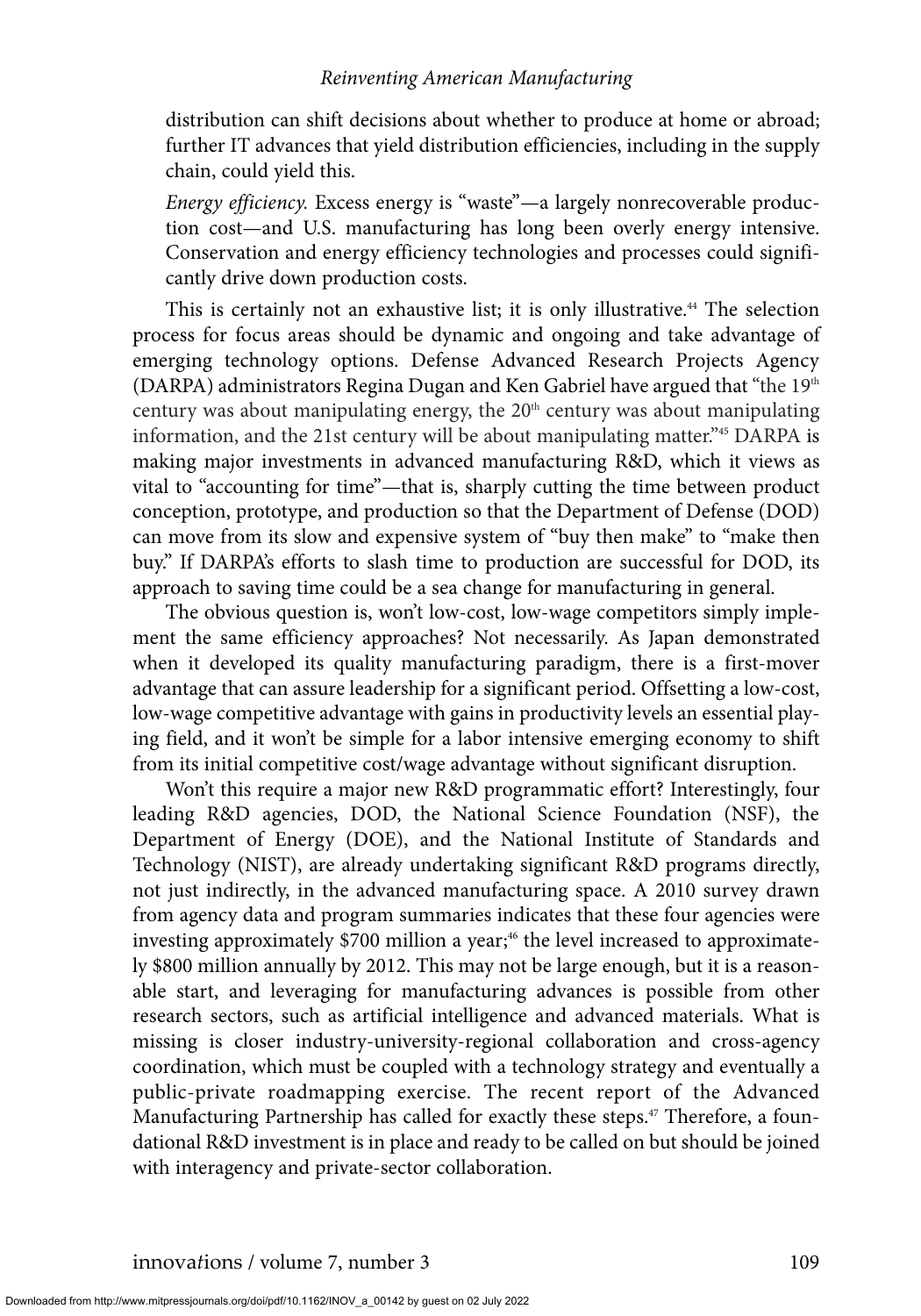Can technology innovation translate into dramatic manufacturing productivity gains and efficiencies? Obviously, there are numerous historical examples of this, such as the way interchangeable machine-made parts led to mass production. More recently, Japan's quality manufacturing paradigm and IT-intensive manufacturing had comparable effects. What's a current example? Tonio Buonassisi, Doug Powell, and their MIT colleagues have closely examined the cost structure of crystalline solar photovoltaics  $(PV);$ <sup>48</sup> if this technology is to be competitive with other technologies that produce electricity for residential and commercial uses, it must continue to dramatically cut production costs. Major international R&D efforts are under way to do this on a pathway that resembles what Moore's Law did for semiconductor efficiency and performance. DOE calls its program Sun Shot, implicitly comparing it to the Moon Shot of the 1960s. If achieved, this could be an economic sector worth trillions of dollars. Innovations that are now being explored and are in range ("line of sight" innovations, such as high-efficiency cell architecture, improved silicon utilization, high-quality thin kerf-less wafering approaches, and production and module improvements) will move this technology far along on that curve. Breakthrough innovations now being researched (including tandem cell architectures, band structure engineering, and advanced light trapping) would advance it well past the goal line. Buonassisi and Powell indicate that if the U.S. continues to push these innovation efficiencies for the rest of this decade, they can erase the production cost advantages China currently enjoys in solar PVs and enable the U.S. to be fully competitive in this sector, even if the technology advances are simultaneously transferred to China.<sup>49</sup>

In conclusion, if the U.S. wants to compete with low-cost, low-wage, increasingly advanced technology competitors in production, it appears to be critical that it strategically and systematically invests in and applies its comparative advantage in technology innovation to create a series of new manufacturing technology paradigms comparable to past paradigms constructed around interchangeable parts and quality.

# **Step #2: Pick new manufacturing technology paradigms that apply across a range of manufacturing sectors.**

Manufacturing is sectoral, but there has been increasing overlap of the sectors producing complex, high-value goods. For example, most cars still have internal combustion engines, but they also need from 30 to 60 processors and ever more intricate software systems to run them. An airplane is a complex system, combining aeronautical design, turbine engines, electronics, advanced materials, software, and information technology. Improvements in one sector therefore translate to other sectors producing complex goods.

Generally, however, it would be important to create as much synergy as possible when pursuing technology paradigms. In other words, in selecting which technology paradigms to pursue, those with relevance to a series of manufacturing sectors should be given priority. This strategic selection of innovation emphases, then,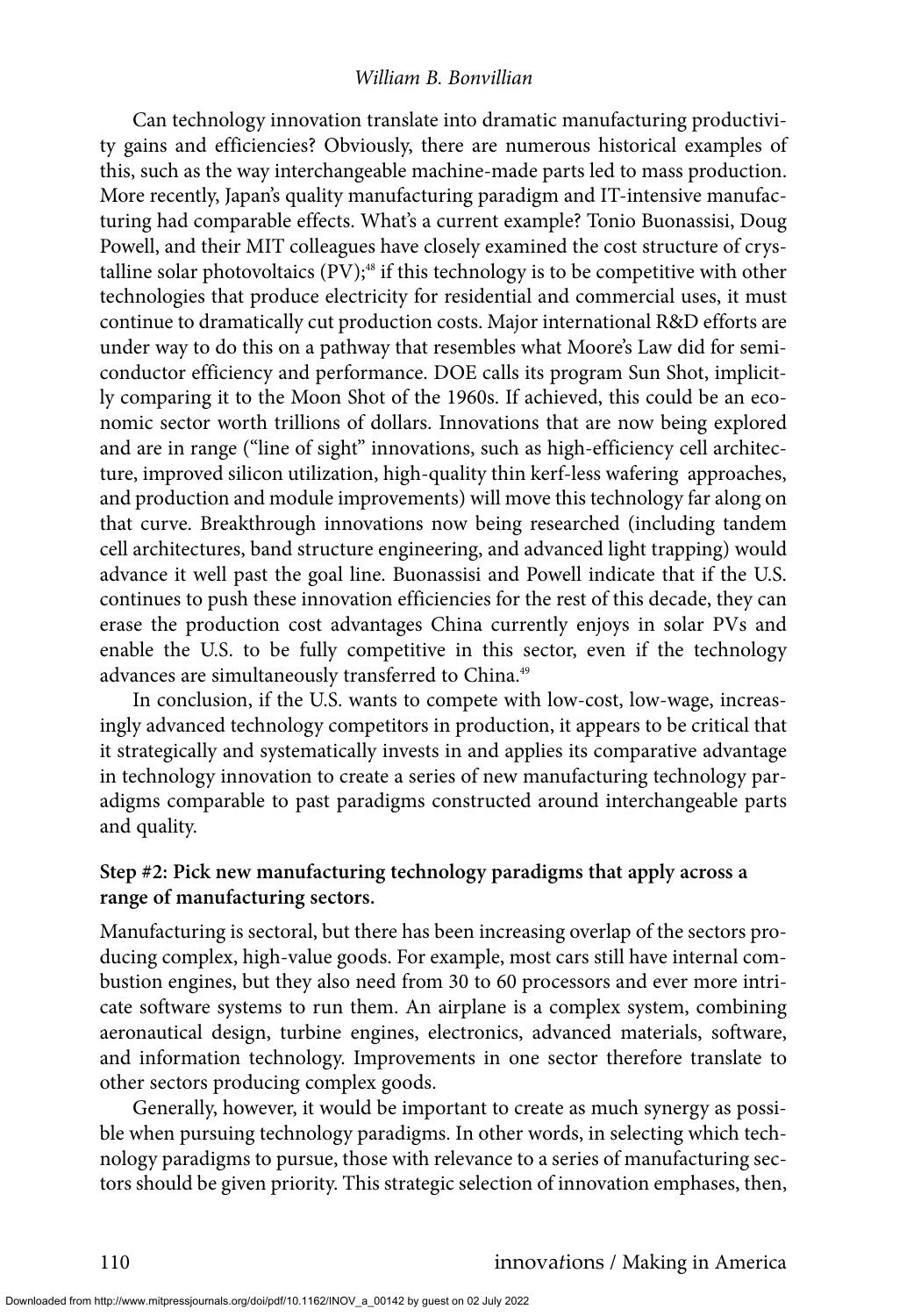| <b>Sector and</b><br>Manufacturing Pharma space<br>Paradigm | Bio/         | Aero-        | IT/<br><b>Electronics</b> | <b>Heavy</b><br>Equip. | <b>Digital</b><br>Search,<br><b>Network</b> | <b>New</b><br><b>Energy</b> | <b>Transport</b> |
|-------------------------------------------------------------|--------------|--------------|---------------------------|------------------------|---------------------------------------------|-----------------------------|------------------|
| Network-<br>centric                                         | X            | X            | $\mathbf x$               | $\mathbf x$            | $\mathbf x$                                 | $\mathbf x$                 | $\mathbf x$      |
| <b>Advanced</b><br>materials                                | $\mathbf x$  | X            | X                         | X                      |                                             | X                           | X                |
| Nano<br>manufacturing                                       | $\mathbf{x}$ | $\mathbf{x}$ | $\mathbf x$               | $\mathbf{x}$           | $\mathbf x$                                 | $\mathbf{x}$                | $\mathbf{x}$     |
| <b>Mass</b><br>customization                                | X            | X            | X                         | х                      | X                                           | X                           | X                |
| <b>Distribution</b><br>efficiency                           | $\mathbf x$  | $\mathbf X$  | $\mathbf x$               | $\mathbf X$            |                                             | $\mathbf x$                 | $\mathbf x$      |
| Energy<br>efficiency                                        | X            | х            | х                         | х                      | X                                           | X                           | X                |

**Table 2.** Matrix: Industry sectors/manufacturing paradigms

should be focused on transferability across sectors. We should run a matrix that compares technology options against the sectors they apply to, selecting for focus technologies with payoff across sectors. The technologies listed in Step #1 appear to translate well into a range of industrial sectors, as suggested in Table 2.

Additional variables that fit in multiple sectors and are worthy of consideration include the maturity of the technology embedded in the paradigm and the time it may take to translate it into implementation, the readiness of relevant sectors to undertake that translation, market demand, U.S. national security needs, and the ability of an enhanced sector to translate into U.S. economic benefits.<sup>50</sup>

# **Step #3: Technology alone is not enough—there is a need to look at all three: advanced technology, process, and business model.**

A new generation of advanced manufacturing technologies alone will not be transformative. There must be a realization that developing technologies without new process and business models to foster implementation is unworkable. As discussed in the introduction to this section, although new advanced manufacturing technology paradigms will be a first building block, there must also be new process models to adapt them to the production system and realize their efficiencies. New business models will be needed as well, because the technology paradigm has to work economically, with significant and demonstrable economic gains flowing to the firms that implement it.<sup>51</sup> These new process and business models must be built into a technology R&D effort right along with the technology development. In sum, technology is not all there is to a manufacturing technology strategy.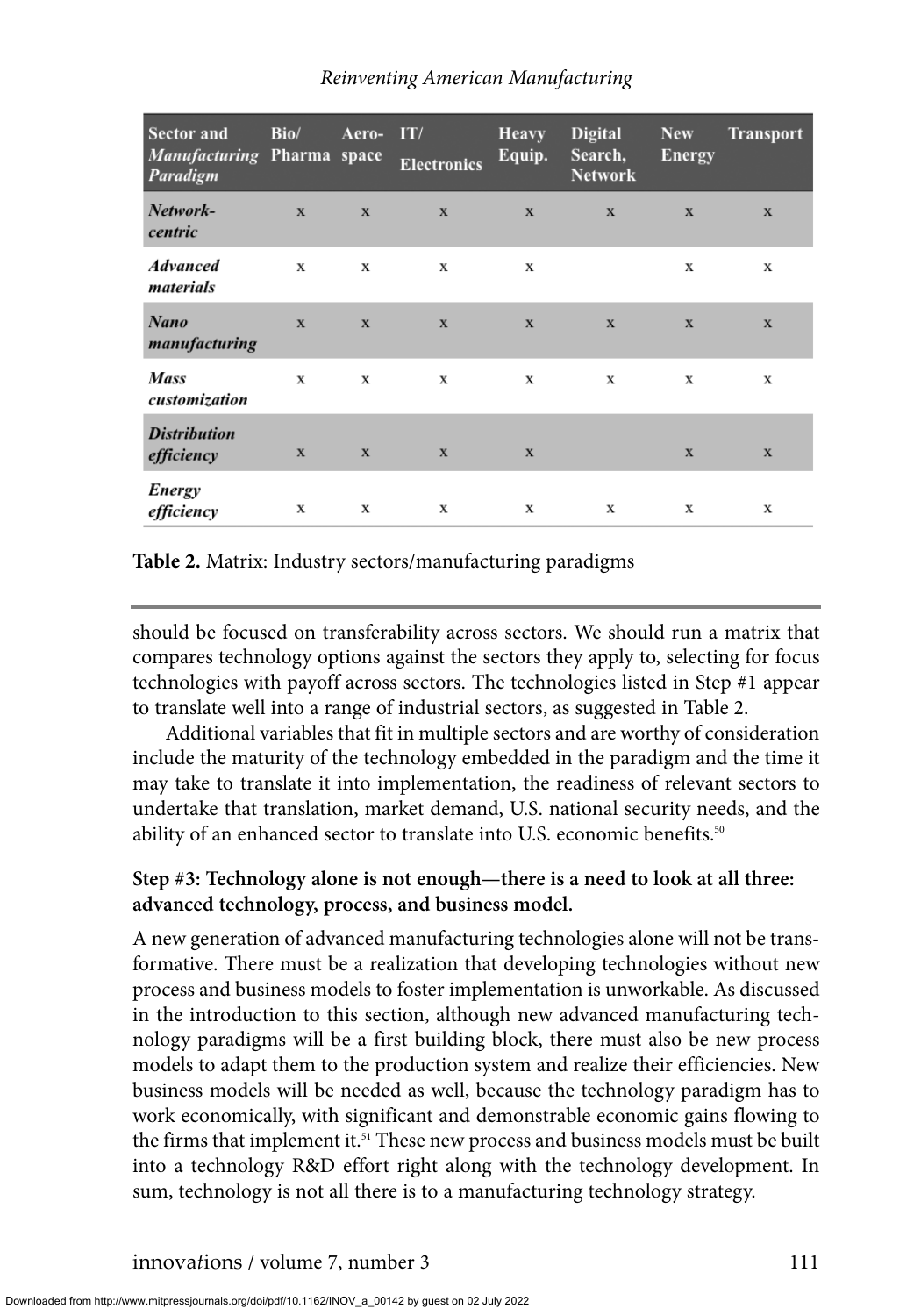# **Step #4: It's no longer manufacturing or services; the integrated model will prevail.**

The 21<sup>st</sup>-century firm increasingly fuses services, production, supply-chain management, and innovation. Many of these capabilities are knowledge intangibles rather than fixed assets, and will require learning to tie advanced manufacturing (including new technologies, equipment, and processes) with IT-informed service models.

IBM was probably the first large firm to create the modern fused model. When CEO Lew Gerstner arrived at IBM to pull it out of a financial crisis, the prevailing approach at the time was to carve up firms into smaller focused units and sell them off.52 Gerstner decided to do the opposite, electing a unified firm with great breadth, keeping its historically strong R&D with a range of IT hardware offerings, and tying both to a new services effort, which offered customers not only technology but what IBM called "solutions" to IT challenges. The result was one of the great business turnaround stories in the late 20<sup>th</sup> century. IBM's fused model subsequently was emulated throughout the IT sector.

It should be noted that the fused production/services model doesn't have to be vertical and integrated into single firms; it can be horizontal and include links between firms that have a range of services and production capabilities, thereby leveraging specialized capabilities from particular partner companies. Moreover, the model is not only about business organization; there are increasing numbers of merged products with both hardware and services features. Apple's iPod is emblematic of this approach, as it combined a capable MP3 player with a new highly efficient and low-cost system for delivering music, and now other applications. When the "business model" stage of advanced production is being planned, the fused services/production approach must be considered.

# **Step #5: Better look over our shoulder . . .**

The U.S. did not lead the last manufacturing revolution. Japan took the lead around a quality model,<sup>53</sup> and U.S. manufacturing had to play catch-up for a decade. Thus there is no reason to assume the U.S. will necessarily lead the next wave, with the mix of advanced manufacturing technologies cited in Step #1. Germany and Japan are large, established manufacturing powers that run major surpluses in complex, high-value goods. Korea, Singapore, and Taiwan operate on a smaller scale but they are leading in key sectors and expanding their manufacturing employment. China, India, and Brazil are emerging large manufacturing powers that are following a low-cost, low-wage, increasingly advanced technology approach. All are adopting new competitive models; the U.S. must understand its competitors' approaches if its own are to be successful. We have much to learn from these competitors.<sup>54</sup>

There is a substantial argument that the advanced manufacturing technologies cited in Step #1 will all emerge and become pervasive over the next decade and a half. Just as survivor U.S. firms had to launch "lean" manufacturing to compete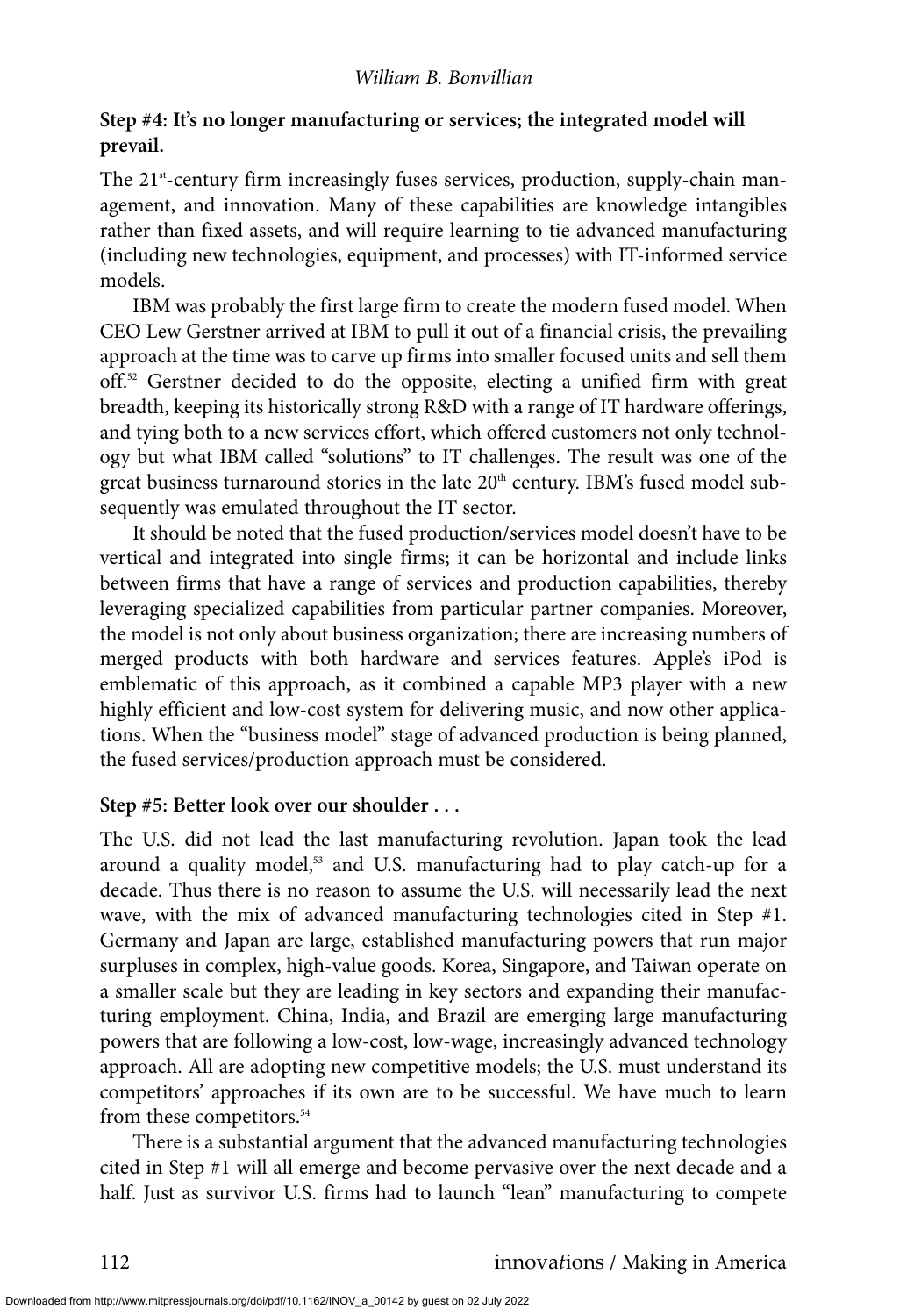with Japan's quality manufacturing model of the 1970s and 1980s, today's firms will either implement these advanced technology paradigms or fail. How these advances will reach the core of U.S. manufacturing—the 300,000 SMEs that lack integrated R&D—is particularly problematic.

#### **Step #6: Build the workforce.**

Advanced manufacturing will require an ever more skilled workforce, yet a gap in manufacturing skills appears to be developing. A 2011 survey conducted by the Manufacturing Institute and Deloitte indicates that 82 percent of responding manufacturing firms had experienced moderate to serious problems with the availability of skilled manufacturing candidates; 74 percent of manufacturers reported that this skills gap had affected their ability to expand operations.<sup>55</sup> The respondents reported that, despite the high unemployment rate, 5 percent of manufacturing jobs were going unfilled because of problems with lack of skills. The survey did not study whether significantly higher compensation could alter this problem, but it is nonetheless indicative of a problem manufacturers felt to be widespread.

A root cause of the problem may be manufacturing's image. Despite the fact that manufacturing jobs are better paying than jobs in other sectors, a survey of engineering and science undergraduates found limited interest in manufacturing as a career.<sup>56</sup> The history of manufacturing plant closings and job off-shoring may be contributing to this perception.<sup>57</sup> Advanced manufacturing and production innovation that call for high skills and technology challenges may help alter the image problem, but skills training must still be improved.

The nation's 1,500 community colleges have become the major providers of technicians, and this role can be made more efficient and expanded. Programs are afoot to build stronger ties between industry and community colleges by providing standardized skills training curricula at community colleges that would lead to skills certifications that have acceptance throughout industry.<sup>58</sup> At the professional level, undergraduate engineering programs offer only limited manufacturing content. Yet unless engineers become fluent with advanced manufacturing technologies, these technologies simply won't translate to industry and into production processes. Nanofabrication is being performed at research benches, but until it reaches the factory floor it cannot be transformative; skilled engineers are traditionally the process translators. New technical master's degree programs in manufacturing could be helpful; it would be more useful for universities to develop online curricula around advanced manufacturing technologies and processes as a way to educate both new and current engineers and technicians. The training and education solutions are legion, but without advances in the workforce, advanced manufacturing paradigms cannot be implemented at scale.

One major competitive advantage for the U.S. historically is that it kept making significant improvements in the education of its workforce at a rate that exceeded its industries constantly growing demands for ever-higher technological skills.59 The U.S. invented mass higher education through the 1862 Morrill Act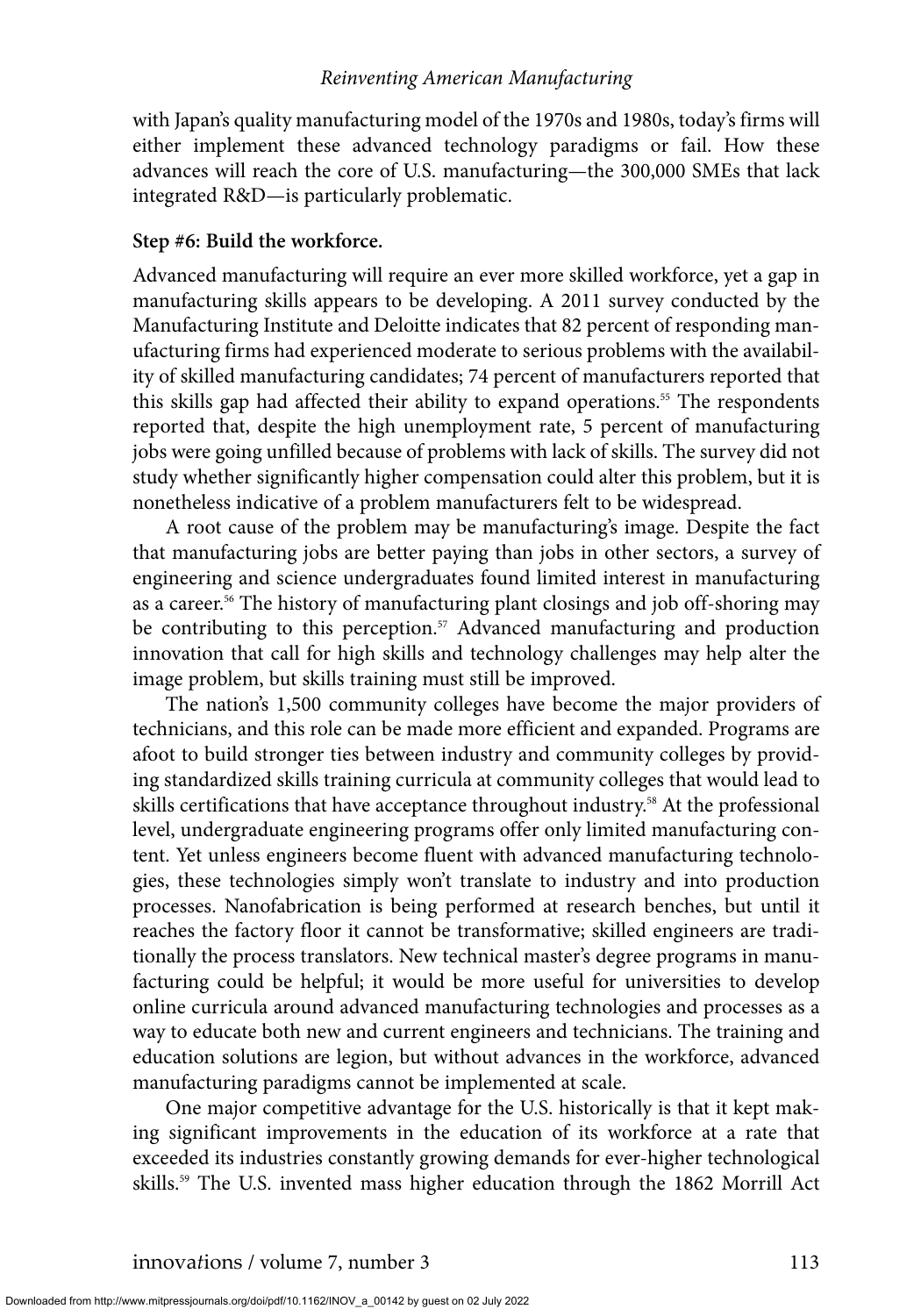land-grant public university system and multiplied college graduation rates following World War II through the GI Bill—perhaps the two most important pieces of U.S. social legislation ever passed. The fact that the U.S. built a large base of college graduates long before any other country gave it a competitive technology advantage throughout almost the entire 20<sup>th</sup> century. The U.S., therefore, was the first country to implement a system in which talent became a truly dynamic innovation factor; its talent base sized its innovation capacity, not the other way around.<sup>60</sup> However, U.S. college graduation rates have stagnated in recent decades, while rates in other nations have been sharply increasing, thus eroding this historic U.S. competitive advantage. Degrees in science, technology, engineering, and mathematics (STEM) in particular have stagnated, and 60 percent of those intending to major in STEM fields in U.S. colleges drop out of those fields.<sup>61</sup> Since the manufacturing sector is a dominant employer of the U.S. innovation workforce, altering this STEM dropout rate by even 10 percent could significantly expand the talent base required for future advanced manufacturing.

# **Step #7: Innovation organization—correcting the problem of the pipeline and the seams.**

Growth economics has developed two core direct innovation factors: R&D that supports technological and related innovation, and the talent base behind it.<sup>62</sup> However, these alone are not enough for implementing and scaling innovation in society. A dynamic, "connected" system that links these factors and the institutional innovation actors that perform them, tying them to implementation stages in industry, is also key.<sup>63</sup>

Dan Breznitz of Georgia Tech and Peter Cowhey of UC San Diego have argued that the U.S. needs to link the two innovation systems it maintains more effectively.<sup>64</sup> The first, the novel and breakthrough product/technology innovation system, includes university research supported by R&D agencies. It is often known as the "pipeline" system and uses "technology push" to implement its advances. The second, the process and incremental innovation system, emphasizes engineering enhancements for products and technologies, including the way they are produced, distributed, and serviced; it is dominated by industry.<sup>65</sup> Both are vital, yet our current technology policy model pays great attention to the former and little to the latter; furthermore, the first system rarely comes to assist the second. Manufacturing historically has fallen into the second category, as it is considered to be dominated by engineering/process and industry, although, as has been demonstrated repeatedly over the decades, it can be novel and innovative as well. It has never been the focus of a major federal R&D effort, which is one reason the U.S. continues to innovate technologies while the product evolution occurs abroad. Suppose we worked to unify our systems and brought the remarkable innovative talent to support the second as well as the first? This innovation organization reform is an important part of what we must accomplish if we are to implement new manufacturing technology paradigms.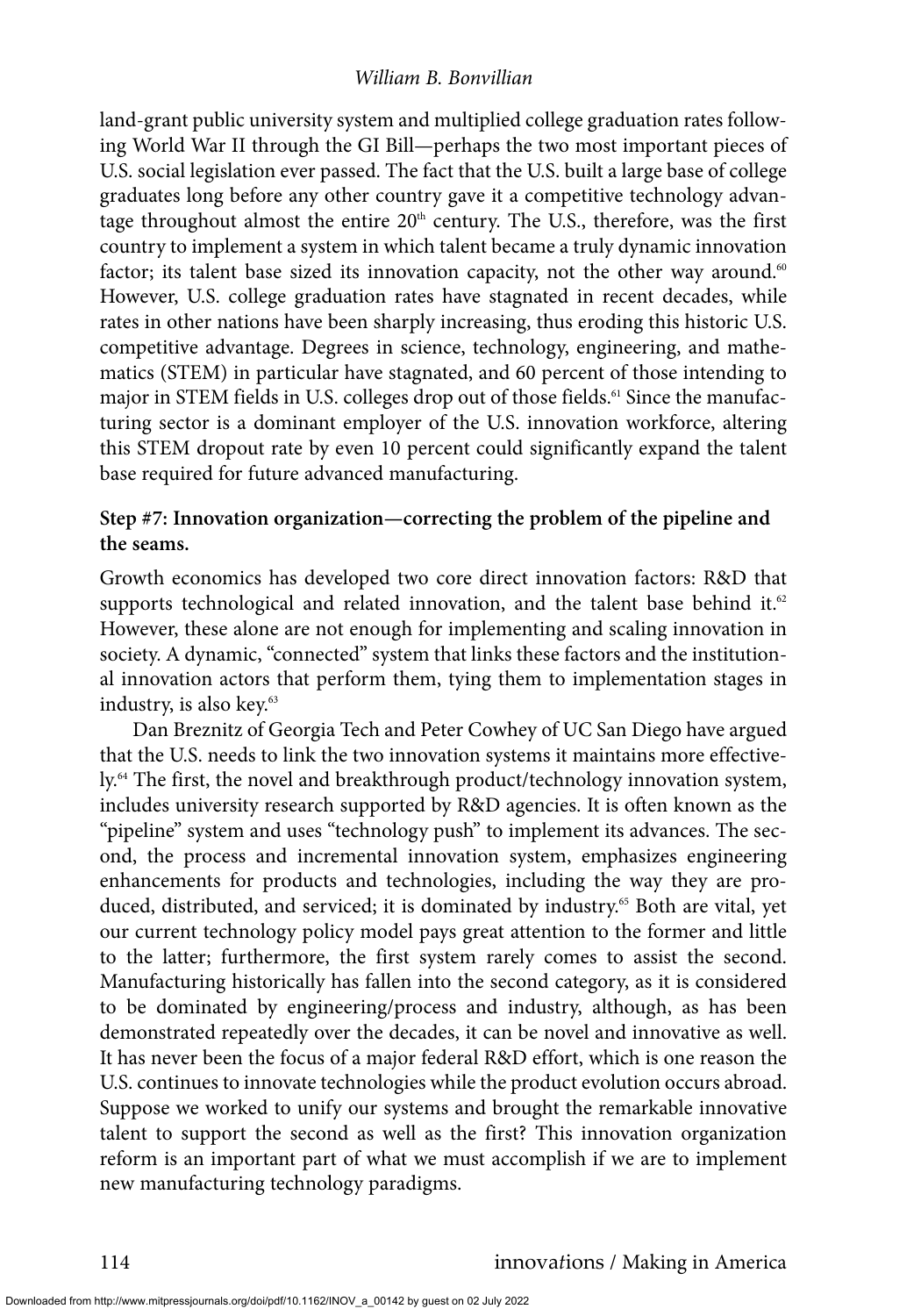So what would this look like? As noted above, the four leading U.S. R&D agencies active in advanced manufacturing research are already investing annually over \$700 million in R&D that bears directly on this field.<sup>66</sup> If indirect areas are included, the number is significantly higher. For example, overall advances in materials, advanced computer simulation and modeling, robotics, and nanotechnology have important ramifications if translated into manufacturing. The lead agencies— DOD, DOE, NSF, and NIST—have already begun to collaborate and have a cooperative strategy.<sup>67</sup> Close collaboration across agencies with true interagency R&D efforts, including shared funding and programs, as opposed to exchanges of data and ideas across agency walls, has not been achieved in the highly decentralized U.S. R&D model—not even the noted attempts at cross-agency work in the National Nanotechnology and High Performance Computing initiatives. Moreover, strong ties with industry work will be required if the two innovation systems identified above, novel/breakthrough and incremental/engineering, are to be connected.<sup>68</sup> The lessons of a unified R&D effort that includes R&D, process, and business models, as described in Step #3, must be applied. This will be critical if the relatively modest direct manufacturing R&D efforts, as well as the far larger indirect efforts, are to launch new technology paradigms on the factory floor.

The resources of the DOD will also be required. While other federal R&D agencies operate at the research stage under the Vannevar Bush pipeline model, DOD operates at all stages of the innovation system: it performs the research, the development, the prototype, the demonstration, the testbed, and often creates the initial market for new technologies through its procurement system. Because it can operate as a connected innovation system, it is not an accident that nearly all the major innovation waves of the second half of the  $20<sup>th</sup>$  century have relied on DOD, from aviation and space to computing and the Internet.<sup>69</sup> That systemic role will be needed for advanced manufacturing, where DOD's contracting role makes it a major actor. It also has a huge stake in maintaining U.S. technological leadership, which is the central element of U.S. leadership in world security.<sup>70</sup> Gains in efficiency and productivity will be key to DOD's ability to control its procurement costs and, because of the relationship between R&D/design and production, to its future technological edge. Because of the inherent strength of its connected innovation system, DOD will need to be a central agency partner in any advanced manufacturing strategy. $71$ 

The technology push from our federally driven R&D pipeline innovation system will be needed for the transformation of manufacturing, as it has been in many innovation fields (aviation, space, nuclear power, computing, and the Internet). The seams between agencies in this field need to be erased, otherwise the needed research scale over a range of technologies cannot be assembled. Our highly decentralized system of diverse federal mission-driven R&D agencies has many advantages, but where cross-cutting innovation collaboration is required, decentralization can be a barrier to innovation. In this field, we need shifts in innovation organization to get across the agency seams.<sup>72</sup>

innova*t*ions / volume 7, number 3 115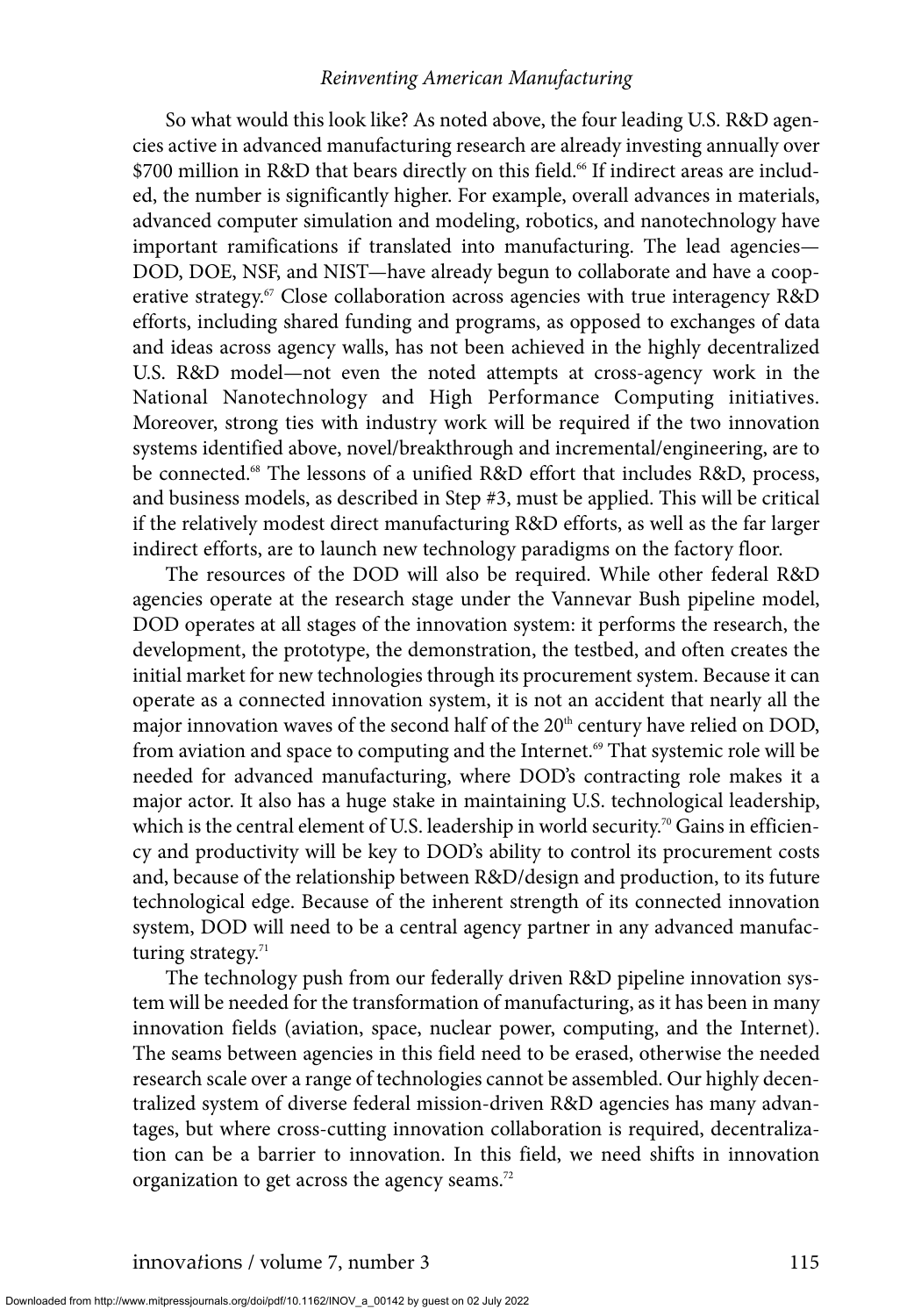## **Step #8: Build regional infrastructure.**

Manufacturing in the U.S. is not a national system but regional; it is based in industry sectors and connected clusters spread throughout the country. Any advanced manufacturing effort must be organized around that regional reality. It can't simply be an R&D program run at the national level, it must connect to the regions where manufacturing is organized and advances must be implemented.

In addition, while R&D conducted by the government and universities can take a technology from basic research through proof of concept and early stage development, it usually does not advance to the later stages of technology demonstration and system/subsystem development phases. There are seams between these innovation stages, which are usually performed by different innovation system institutional actors. All the seams between the stages and the institutions must be crossed.<sup>73</sup> While large firms may have the capability to undertake those later stages, the 300,000 small and midsize manufacturers that form the bulk of the U.S. manufacturing sector are not organized or funded to do so. Thus, the federal R&D system has a problem connecting with regions, and in transitioning technology from development to later stages, particularly for smaller firms. This mass of smaller firms must be risk averse to survive; it lacks the resources to undertake R&D, testing, and evaluation, and it lacks the capital to implement new technologies. Unless the new advanced manufacturing paradigms are fully tested, costed out, efficiencies demonstrated, and reliability proven, they simply will not be adopted on actual factory floors by smaller manufacturers.

We adapt to the reality of this regional scale-up, but what are its implications in more concrete terms? We need a new kind of regional infrastructure that ties regional manufacturing firms, small and large, with the results of research and into testbeds where new manufacturing technologies can be proven. The Advanced Manufacturing Partnership has proposed a network of these "Manufacturing Innovation Institutes" as places to select advanced technologies relevant to regional firms, where teams of industrial and academic experts from a range of fields can work on these intermediate stages.<sup>74</sup> Area firms would participate and bring in their workforces to train for implementation. They could share costs between regional industry, state<sup>75</sup> and local governments, and the federal government. The focus would be on translating technologies into manufacturing applications, and giving attention to new industrial processes and the information needed to organize new business models around them.

## **Step #9: Financing advanced manufacturing implementation.**

Large U.S. firms have used off-shoring production to low-wage, low-cost nations to avoid the cost and risks of undertaking innovation in production.76 Thus, not only is advanced manufacturing technology innovation beyond the reach of small and midsized manufacturers, it has been avoided by larger manufacturers who can send production off shore to lower costs, although to less efficient producer nations. This means that the loss of production capacity throughout the U.S. man-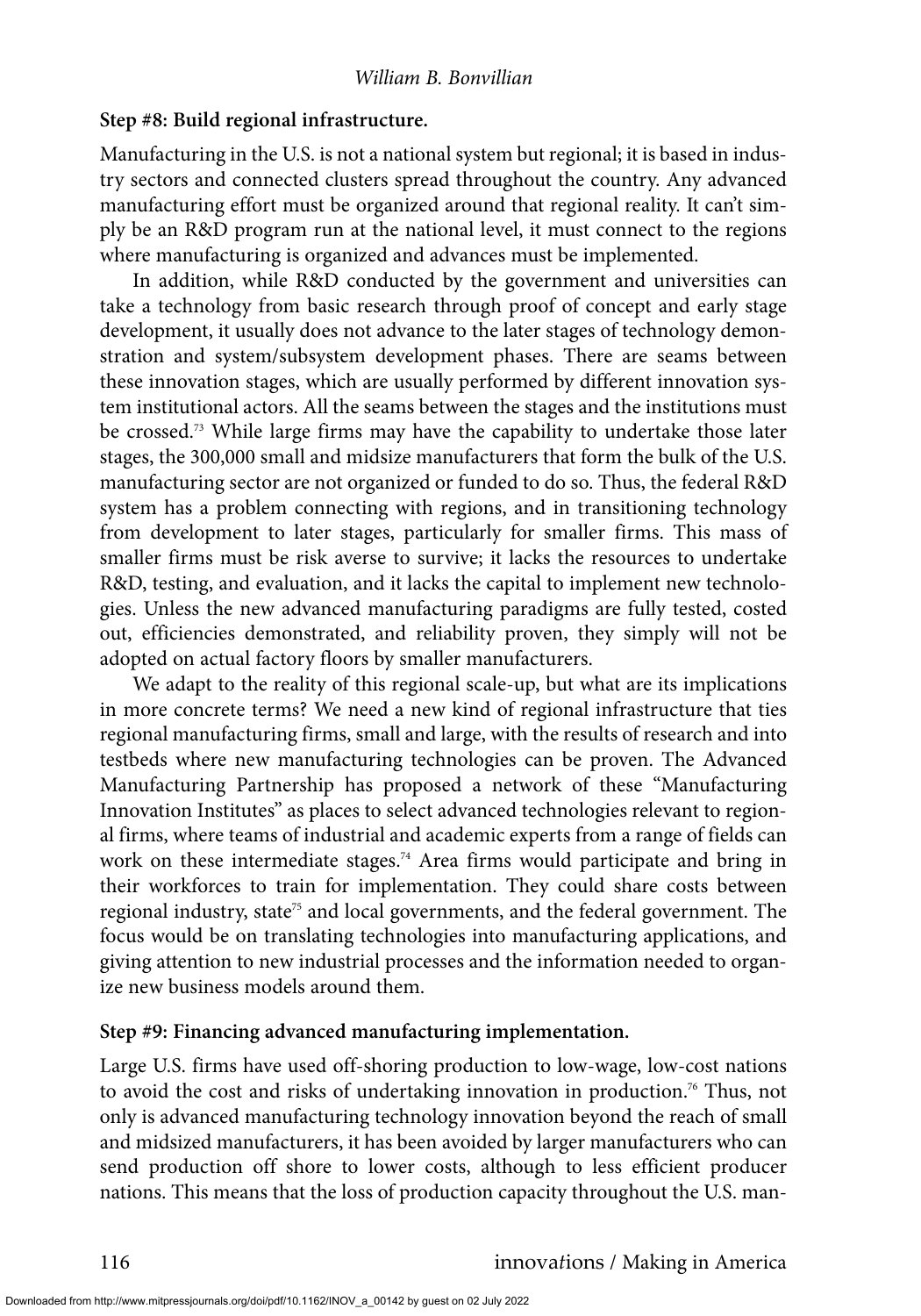ufacturing system is leading to a reduction in the innovation capacity of U.S. firms generally, particularly in manufacturing process technologies. Erica Fuchs of Carnegie Mellon, who has explored this development, cites the lack of financing for implementing production advances as a root cause of this problem.<sup>77</sup> If financing were available, many firms would opt for advanced production technology options; instead, technologically challenging capital investment options in manufacturing in the U.S. are being foreclosed by the lack of capital.

The U.S. developed a new capital financing system for technology advances during the IT revolution, an entrepreneurial system supported by venture and angel capital. It was a brilliant new system for technology advance, and countries around the world have been racing to try to replicate its success. However, there is a problem with adapting it to other sectors. Venture capitalists (VCs) fund startups on a yardstick that is no longer than five to seven years, which fits well with the IT sector. VCs fund firms with technologies no more than two or three years away from commercial production, then recoup their investment through an IPO no more than three or four years after that. Although the five- to seven-year yardstick works in the IT sector, it does not work for many other sectors, including manufacturing, where the scale-up process may take 10 years or more. U.S. innovation policy has long been focused on the Valley of Death between research and latestage development. Fields like manufacturing first require complex technology development, and then they face difficult and expensive technology integration and scaling challenges. So, in addition to the traditional Valley of Death problem, they face a "Mountain of Death" problem in moving from the technology development stage to implementation at scale. The five- to seven-year yardstick of our VC/angel investment system does not work for the 10-plus-year yardstick of manufacturing and comparable sectors. Since our commercial lending system is increasingly organized around financial instruments rather than investment, $7<sup>8</sup>$ there is little refuge in that sector either.

What are the "work-arounds" for this Mountain of Death? First, there may be new approaches on the front end of the innovation system—the R&D stage through demonstration. U.S. R&D agencies have traditionally focused on the research stage and considered the implementation stage "NMP"—not my problem. In the energy field, which also faces the Mountain of Death/10-plus-year yardstick problem, the new Advanced Research Projects Agency-Energy has rejected the NMP tradition. It consciously selects energy technology options that can fit into the cost range required by markets, makes driving down production costs part of its R&D process, and ties its technology development teams to commercialization teams that work in parallel to bring the technologies toward commercialization.<sup>79</sup> All three steps on the front of the innovation system for manufacturing must be considered.

On the back end of the innovation system, aside from a new look at VC and traditional commercial lending, we may need to consider new financial instruments. Some people are looking at new tools that would allow much larger investor pools to be assembled around broad portfolios of new technology firms, with lim-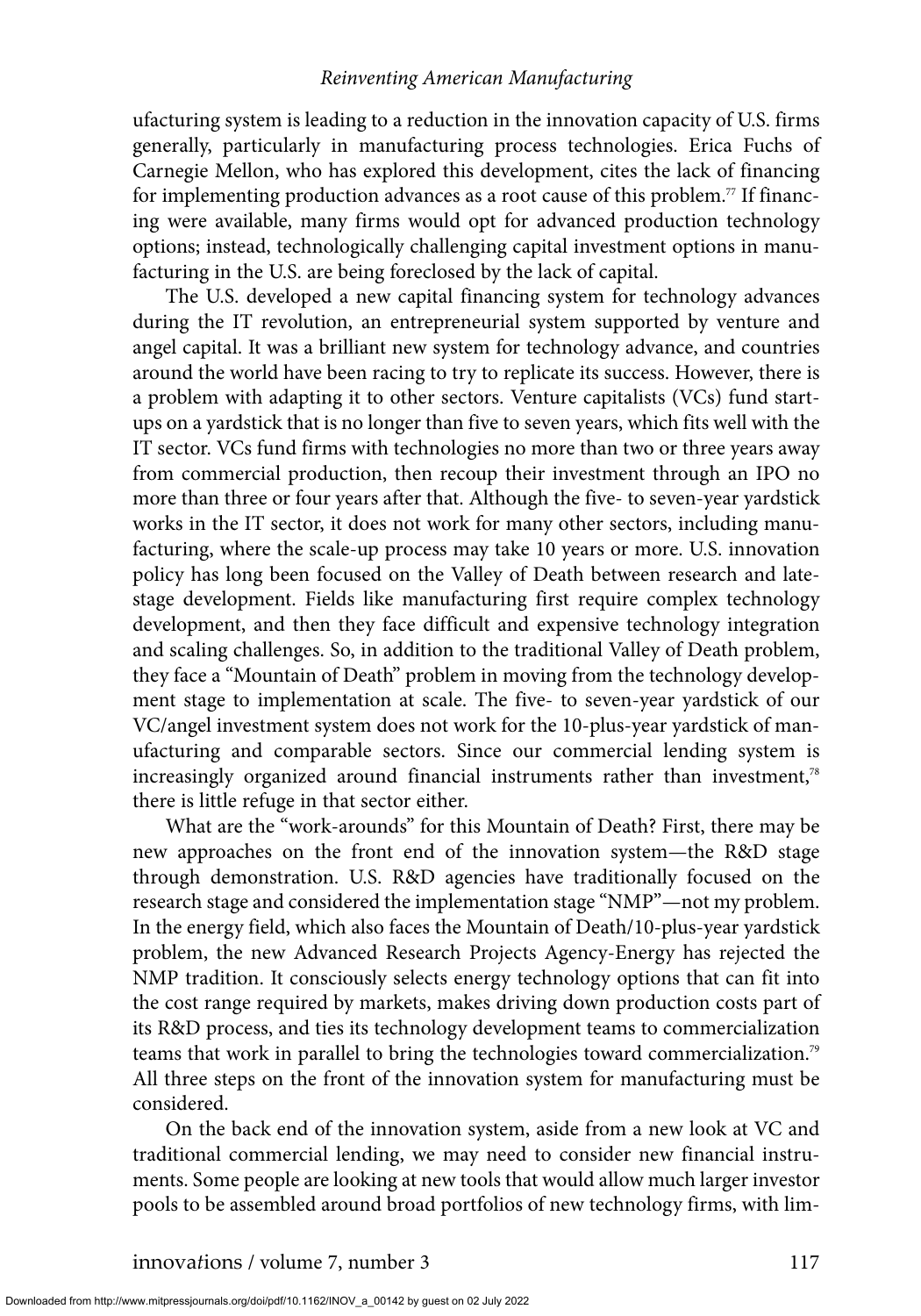ited dollar exposure for individual investors to control risk;<sup>80</sup> the concept is known as crowdfunding.<sup>81</sup> Meanwhile, the testbed step discussed in Step #8 remains key; if the efficiency, cost savings, and productivity of new advanced manufacturing technologies can be fully demonstrated, especially to small and midsized manufacturers, then lending may follow because higher investment certainty is provided.

These work arounds are not only important to existing firms, small or large, they also are vital to startups. It appears that startups are increasingly advised by their VC financers to send the risk and cost of production to contract manufacturers abroad.<sup>82</sup> This has major implications, as noted above, for the future of U.S. manufacturing: we may be losing production capability for the next generation of goods, with corresponding damage to the tie between innovation and production, which would further affect innovation capacity.

#### CONCLUSION: UNDERSTANDING THE HOURGLASS

U.S. manufacturing currently employs some 12 million workers—a significant number, but less than 10 percent of the total U.S. workforce and much lower than it once was. We look at this manufacturing workforce as those engaged in the actual production—at the moment of production—missing a wide range of inputs and outputs. However, should we limit our view of manufacturing to the production moment, which provides only a partial perspective on the role of this sector?

The manufacturing sector is perhaps best viewed as an hourglass. (See figure 1 on opposite page). The center, the narrow segment of the hourglass, represents actual product production. Manufacturing employment, however, must be looked at in terms of more than just the production moment. Production involves a much larger input employment base, which includes those working in resources, those employed by a wide range of suppliers and component makers, and the innovation workforce—the 64 percent of U.S. scientists and engineers employed by the industrial production sector. Another host of jobs flows out of production, including those in the distribution system, retail and sales, and for the lifecycle of the product. The employment base at the top and bottom of the hourglass is in fact far bigger than those engaged in the actual production moment.

Lengthy and complex value chains involved in the production of the goods are arranged throughout the hourglass, from resources to suppliers and components to innovation, through production, to distribution, retail, and lifecycle—a great array of skills and firms, and largely what we would count as services. Nevertheless, they are tied to manufacturing. If we removed the production element, the center of the hourglass, what would happen to those value chains of connected companies? They would face significant disruption. While the lower base of the hourglass, the output end, might be partially restored if a foreign good were substituted for a domestic good, such as a Hyundai for a Chevy, the particular firms involved would be disrupted. The upper part of the hourglass, however, the input end, with its firms and their employees, would not be restored.

When these complex value chains are disrupted, it is very difficult to put them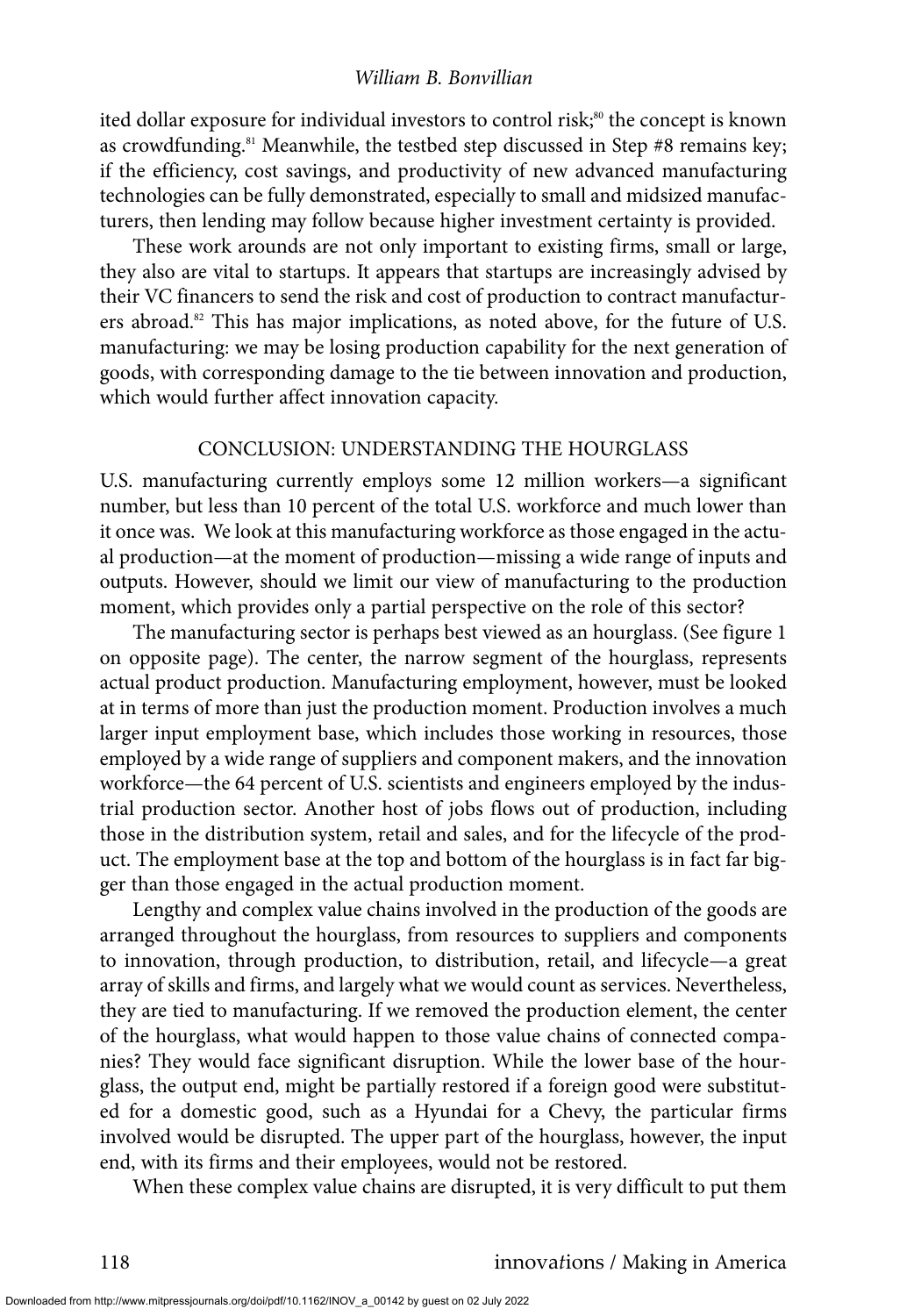

**Figure 1.** The manufacturing industry viewed as an hourglass

back together. That is why, historically, once the U.S. loses an economic sector, it is so hard to resurrect—it simply won't come back. However, we don't collect such data on our industrial sector; the closest we have is the job multiplier data cited above, which doesn't tell the full story. Understanding manufacturing in terms of the hourglass and the value chains within it may partially explain the economy's current predicament over job loss, job creation, and declining median income.

The U.S. must develop an integrated strategy if it is to reinvent its production capability. It should include the nine steps listed below:

- -Developing advanced technologies that could lead to new manufacturing paradigms
- -Selecting manufacturing paradigms that apply across a range of sectors
- -Integrating technology development with efforts to develop new processes and business models
- -In doing this, encompassing the new combined services/production model
- -Tracking where world production competitors are moving
- -Building at all levels a new advanced manufacturing workforce
- -Applying an organizational model that works across the seams between the R&D agencies
- -Creating new regional public-private infrastructure for testbedding and implementation
- -Tackling the financing problem for advanced manufacturing

These are not the only measures required. There are critical macro-economic policy problems around taxes, trade, currency valuation, and regulatory policy that must be addressed as well. Nevertheless, growth economics teaches that technological innovation and related process are central to growth, and it hard to envision a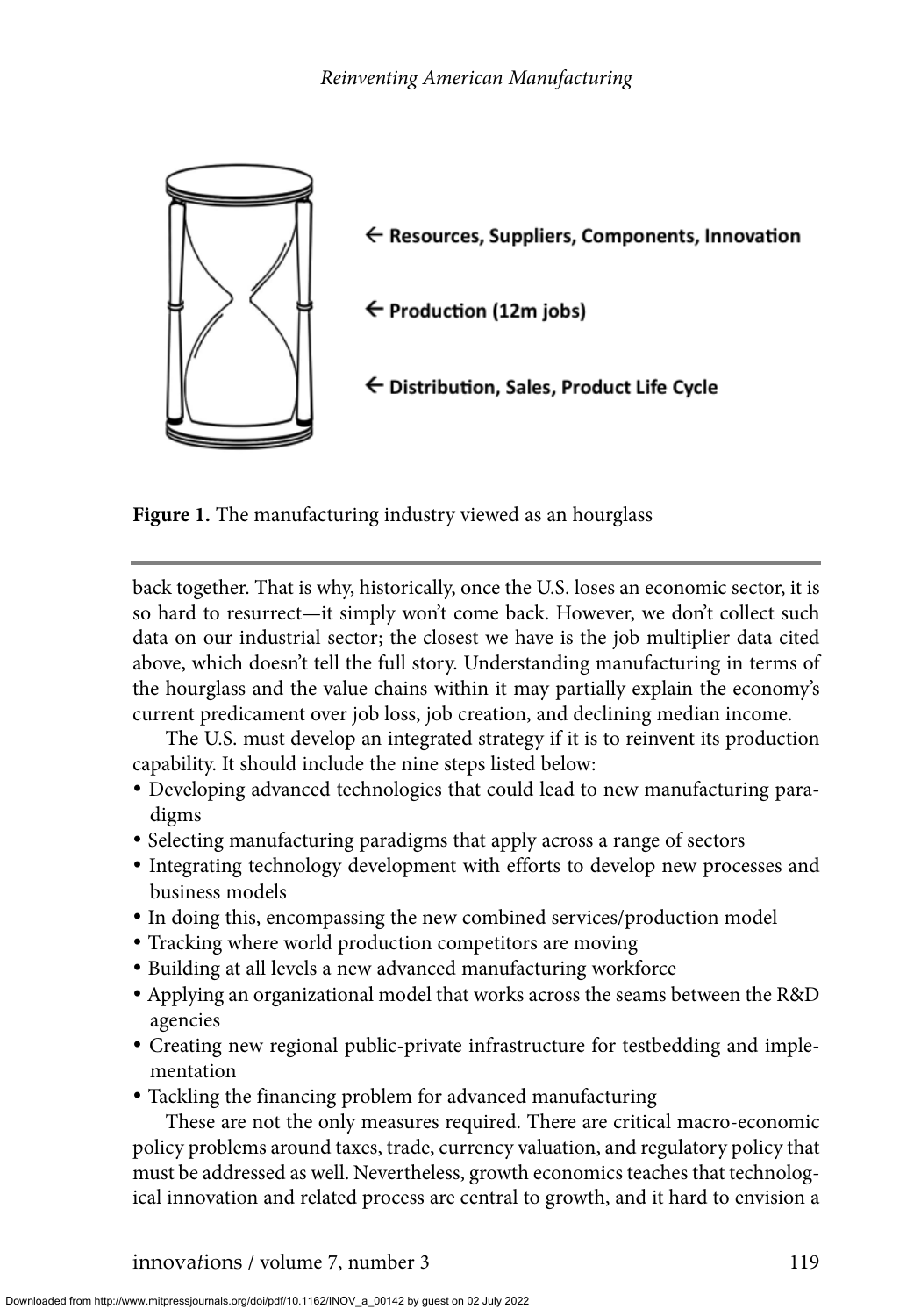workable manufacturing strategy that does not include a central focus on innovation. Macro-economic efforts without a corresponding innovation-oriented strategy will not address the structural economic problems the U.S. manufacturing sector faces.

Production is the central way an economy scales growth. Services are largely face-to-face and tend to scale gradually, but production can scale rapidly and make geometric increases possible. Production is in fact the major enabler of increasing returns rather than decreasing returns in an economy;<sup>83</sup> it is inherently the largest societal wealth creator we know.<sup>84</sup> Because of its scaling effect, modern societies need to be careful to retain a focus on manufacturing and not settle for services with slower scaling. In this century, one sector will be deeply tied to the other, with corresponding interdependent strength. The United States needs both.

http://www.brookings.edu/~/media/Files/rc/papers/2012/0222\_manufacturing\_helper\_krueger\_ wial/0222\_manufacturing\_helper\_krueger\_wial.pdf; Michael Mandel, "How Much of the Productivity Surge of 2007-2009 Was Real," Mandel on Innovation and Growth (blog), March 28, 2011. Available at http://innovationandgrowth.wordpress.com/2011/03/28/how-much-ofthe-productivity-surge-of-2007-2009-was-real/.

- 9. BEA (value added by industry).
- 10. ITIF, "Worse than the Great Depression," p. 39.
- 11. ITIF, "Worse that the Great Depression," p. 39.
- 12. Helper, Krueger, Wail, "Why Does Manufacturing Matter?" pp. 9-10. Compare, Erik Brynjolfsson and Andrew McAfee, *Race Against the Machine.* Lexington, MA.: Digital Frontier Press, 2011.
- 13. BLS, Industries at a Glance, Manufacturing, NACIS 31-33, Workforce Statistics. Available at http://www.bls.gov/iag/tgs/iag31-33.htm#iag31-33emp1.f.P.
- 14. Helper, Krueger, Wail, "Why Does Manufacturing Matter?" pp. 4-5.
- 15. Robert M. Solow, "Growth Theory, An Exposition." New York, Oxford: Oxford University Press, 2nd edition (2000): ix-xxvi (Nobel Prize Lecture, Dec. 8, 1987). Available at

<sup>1.</sup> Alliance for American Manufacturing, 2011 AAM Bipartisan Poll. Available at http://americanmanufacturing.org/content/2011-aam-bipartisan-national-poll.

<sup>2.</sup> Bureau of Labor Statistics (BLS), Current Labor Statistics (CES) (manufacturing employment), http://data.bls.ces . See detailed review of manufacturing job loss in ITIF, "Worse Than the Great Depression: What the Experts are Missing About American Manufacturing Decline" (March 2012): 4-19. Available at http://www2.itif.org/2012-american-manufacturing-decline.pdf.

<sup>3.</sup> BLS, CES (employment in manufacturing industries).

<sup>4.</sup> Bureau of Economic Analysis (BEA), Fixed Assets Accounts (investments in private fixed assets by industry). Available at http://bea.gov.

<sup>5.</sup> BEA, Fixed Assets Accounts. See analysis in ITIF, "Worse Than the Great Depression", pp. 47- 58.

<sup>6. &</sup>quot;China Passes U.S. as Largest Manufacturer" (citing IHS Global Insight report), *Wall Street Journal*, March 14, 2011. Available at http://247wallst.com/2011/03/14/china-passes-the-us-aslargest-manufacturer/.

<sup>7.</sup> ITIF, "Worse Than the Great Depression," pp. 30- 42.

<sup>8.</sup> Susan Houseman, Christopher Kurz, Paul Lengermann, Benjamin Mandel, "Offshoring Bias in U.S. Manufacturing", *Journal of Economic Perspectives* 25, n. 2 (2011): 111-132. Available at http://pubs.aeaweb.org/doi/pdfplus/10.1257/jep.25.2.111; Susan Helper, Timothy Krueger, and Howard Wial, "Why Does Manufacturing Matter? Which Manufacturing Matters?" (Wash, DC: Brookings Institute, Feb. 2012): 7. Available at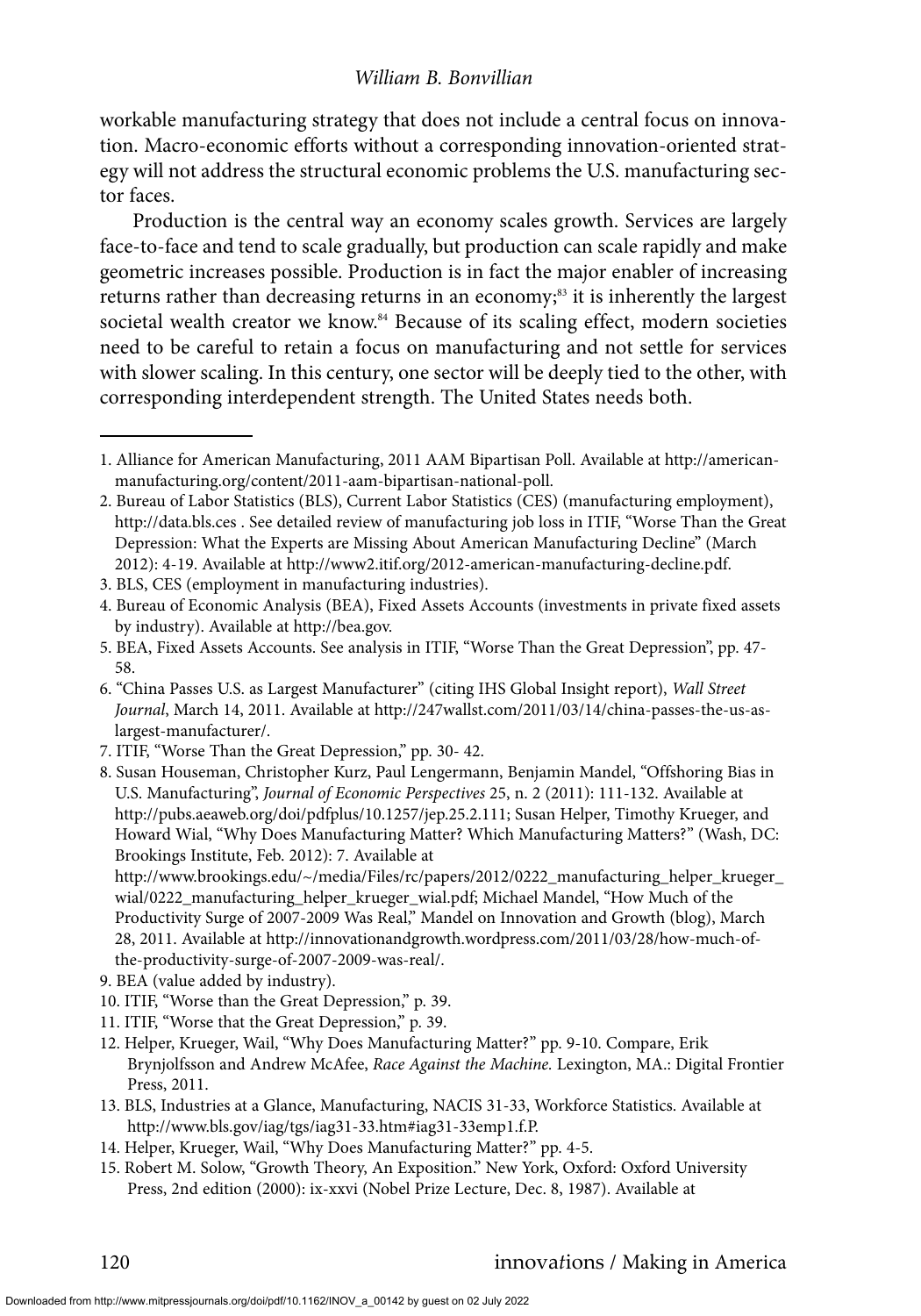http://nobelprize.org/nobel\_prizes/economics/laureates/1987/solow-lecture.html.

- 16. Gregory Tassey, "Rationales and mechanisms for revitalizing US manufacturing R&D strategies," *Journal of Technology Transfer*, v. 35, n. 3 (June 2010): 290. Available at http://hbr.org/hbr-main/resources/pdfs/comm/fmglobal/restoring-americancompetitiveness.pdf .
- 17. DG Trade Statistics, World Trade in Goods, Services, FDI, Feb. 28, 2012. Available at http://trade.ec.europa.eu/doclib/docs/2006/september/tradoc\_122531.pdf.
- 18. U.S. Census Bureau, Trade in Goods with Advanced Technology Products, 2011. Available at http://www.census.gov/foreign-trade/balance/c0007.html.
- 19. Robert D. Atkinson, *The Past and Future of America's Economy—Long Waves of Innovation that Power Cycles of Growth.* Cheltenham, U.K.: Edward Elgar (2004): 3-40. See, generally, Carlota Perez, *Technological Revolutions and Financial Capital* Cheltenham, U.K.: Edward Elgar (2002): 3-46. The quality manufacturing wave, discussed below, was led in the 1970s-80s by Japan.
- 20. Vernon W. Ruttan, *Is War Necessary for Economic Growth, Military Procurement and Technology Development* New York: Oxford Univ. Press, 2006.
- 21. Suzanne Berger, *How We Compete: What Companies Around the World Are Doing to Make it in Today's Global Economy* New York: Doubleday Currency (2005): 251-277.
- 22. National Science Board, Science and Technology Indicators 2012 (NSF, Jan. 17, 2012) (NSF Indicators), Figure 4-16. Available at http://www.nsf.gov/statistics/seind12/c4/c4s8.htm.
- 23. NSF Indicators 2012, Figure O-2. Available at http://www.nsf.gov/statistics/seind12/pdf/overview.pdf. According to Indicators 2012, the largest global Science and Technology (S&T) gains occurred in the so-called "Asia-10"— China, India, Indonesia, Japan, Malaysia, Philippines, Singapore, South Korea, Taiwan and Thailand—as those countries integrate S&T into economic growth. Between 1999 and 2009, the U.S. share of global research and development (R&D) dropped from 38 percent to 31 percent, whereas it grew from 24 percent to 35 percent in the Asia region during the same time.
- 24. Tassey, "Rationales and mechanisms for revitalizing US Manufacturing R&D Strategies", p. 297.
- 25. NSF Indicators 2012, Figure 4.2. Available at http://www.nsf.gov/statistics/seind12/figures.htm.
- 26. Tassey, "Rationales and mechanisms for revitalizing U.S. manufacturing."
- 27. BLS, CES; PCAST, Advanced Manufacturing Partnership, "Capturing Domestic Competitive Advantage in Manufacturing," AMP Report (July 20 2012): 11. Available at http://www.whitehouse.gov/sites/default/files/microsites/ostp/pcast\_amp\_steering\_committee\_report\_final\_july \_27\_2012.pdf.
- 28. Barry C. Lynn, End of the Line New York: Doubleday (2005): 1-18.
- 29. ITIF, "Enough is Enough, Confronting Chinese Innovation Merchantilism" (Feb. 2012). Available at http://www2.itif.org/2012-enough-enough-chinese-mercantilism.pdf. Techniques include currency manipulation, tariffs, forced technology transfer, industrial subsidies, forced joint venture requirements, controls on foreign purchases, discriminatory standards, weak patenting and IP theft. See, also, regarding IP theft, Michael, Riley and Ashlee Vance, "It's Not Paranoia if They're Stealing Your Secrets", *Bloomberg Business Week*, (March 19, 2012): 76-84. Compare, Edward S. Steinfeld, Playing Our Game, *Why China's Rise Doesn't Threaten the West.* Oxford, New York: Oxford Univ. Press (2010): 230-234; Carl J. Dahlman, *The World Under Pressure; How China and India are Influencing the Global Economy and Environment.* Stanford, CA.: Stanford Univ. Press (2012): 182-205.
- 30. Dahlman, *The World Under Pressure*.
- 31. Paul A. Samuelson, "Where Ricardo and Mill Rebut and Confirm Arguments of Mainstream Economists Supporting Globalization," *Journal of Economic Perspectives*, 18:3 (Summer 2004): 135-137, 144-145. Available at http://www.nd.edu/~druccio/Samuelson.pdf.
- 32. Catherine L. Mann, Institute for International Economics, International Economics Policy Briefs, "Globalization of IT Services and White Collar Jobs", N. PB03-11 (Dec. 2003). Available at http://www.iie.com/publications/pb/pb03-11.pdf .
- 33. Census Bureau, Foreign Trade Statistics, Trade in Goods with Advanced Technology Products.
- 34. Clayton Christensen, *The Innovator's Dilemma.* Cambridge, MA.: Harvard Business School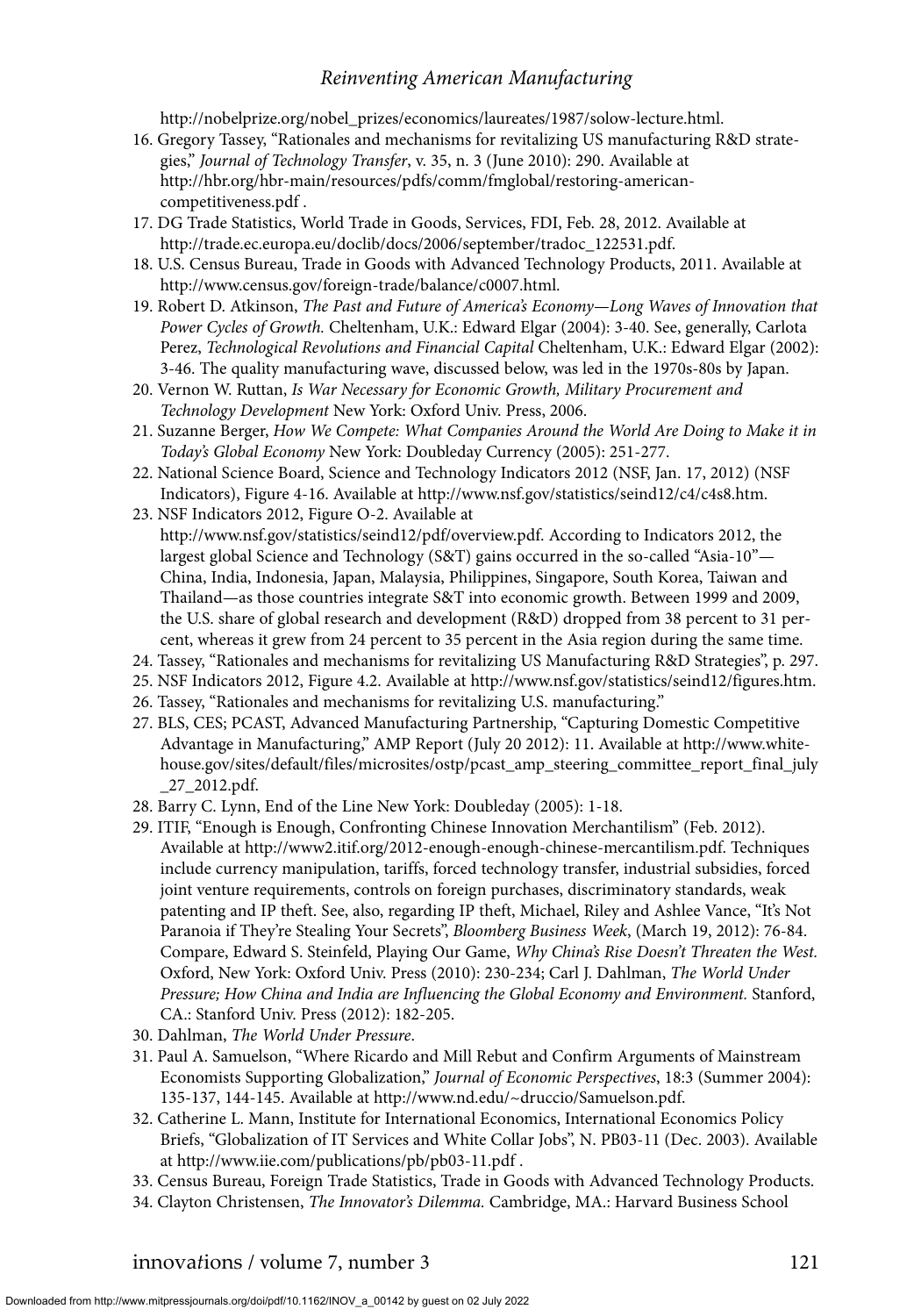Press (1997).

- 35. Jonas Nahm and Edward Steinfeld, *Scale-Up Nation: Chinese Specialization in Innovative Manufacturing.* MIT working paper (March 12, 2012): 4-5..
- 36. ITIF, "The Case for a National Manufacturing Strategy" (April 2011): 13. Available at http://www.itif.org/files/2011-national-manufacturing-strategy.pdf; Enrico Moretti, *The New Geography of Jobs.* New York: Houghton Mifflin Harcourt (2012): 45-72. Regions that tie innovation talent and corresponding innovation capacity, along with advanced technology companies and production, have a multiplier effect of some 5 to 1, including non-tradeable service sectors that benefit from the regional economic gains.
- 37. ITIF, "The Case for a National Manufacturing Strategy."
- 38. Vernon W. Ruttan, *Is War Necessary for Economic Growth*, pp. 21-31.
- 39. James Womack, Daniel Jones and Daniel Roos, *The Machine that Changed the World.* New York: Free Press (1990). See, generally, Michael Dertouzos, Richard Lester, Robert Solow (MIT Commission); *Made in America, Keeping the Productive Edge.* Cambridge, MA.: MIT, 1990; Stephen S. Cohen and John Zysman, *Manufacturing Matters: The Myth of the Post Industrial Economy.* Basic Books, 1987.
- 40. Larry Browning and Judy Shetler, Sematech: Saving the U.S. Sematech Industry, Kenneth E. Montague Series in Oil and Business History, N. 10. College Station, TX.: Texas A&M Press, 2000. The continuing effort by the semiconductor industry to stay on Moore's Law around an integrated R&D and advanced manufacturing strategy and roadmap, with collaborative institutional basic and applied research elements such as Sematech, the Semiconductor Research Corp., and the Focus Program of university research (co-funded by DARPA), stands as a model for U.S. advanced manufacturing in other sectors.
- 41. Gregory Tassey, "Beyond the Business Cycle: The Need for a Technology-Based Growth Strategy," NIST working paper (Feb. 2012): 3-8. Available at http://www.nist.gov/director/planning/upload/beyond-business-cycle.pdf.
- 42. Susanto Basu, John Fernald and Matthew Shapiro, "Productivity Growth in the 1990s: Technology, Utilization, or Adjustment," NBER Working Paper 8359, Cambridge, MA: National Bureau of Economic Research, 2001. Available at http://www.nber.org/papers/w8359.pdf; Tassey, Beyond the Business Cycle, 15-25.
- 43. Institute for Defense Analysis, "Emerging Global Trends in Advanced Manufacturing" (March 2012): 9-17. Available at http://www.wilsoncenter.org/sites/default/files/Emerging\_Global\_Trends\_in\_Advanced\_Manu facturing.pdf.
- 44. The AMP Report, 18-20, based on surveys of industry and university researchers, proposed eleven candidate technology paradigms: advanced sensing, measurement and process control; advanced materials design, synthesis and processing; sustainable manufacturing; nano-manufacturing; flexible electronics manufacturing; bio manufacturing and bioinformatics; additive manufacturing; advanced manufacturing equipment and testing equipment; industrial robotics; advanced forming and joining technologies. See, also, *The Economist*, "The third industrial revolution" (Special Report), April 21, 2012, 15, 54ff; Howard Harary, NIST, Findings from the Extreme Manufacturing Workshop, PowerPoint presentation, Feb. 24, 2011. Available at http://www.ndia.org/Divisions/Divisions/Manufacturing/Documents/119b%20presentations/10%20Harray.pdf.
- 45. Jeanne Mansfield, "DARPA Administrators: Just Make It," MIT News (online), Dec. 14, 2011. Available at http://web.mit.edu/newsoffice/2011/darpa-manufacturing-event-1214.html.
- 46. MIT Washington Office (Eliza Eddison), "Survey of Federal Manufacturing Efforts," Sept. 2010. Available at

http://web.mit.edu/dc/policy/MIT%20Survey%20of%20Federal%20Manufacturing%20Efforts. pdf .

- 47. AMP Report, 14-18.
- 48. Douglas Powell, Tonio Buonassisi, et al, "Crystalline silicon photovoltaics: as cost analysis framework for determining technology pathways to reach baseload electricity costs," *Energy &*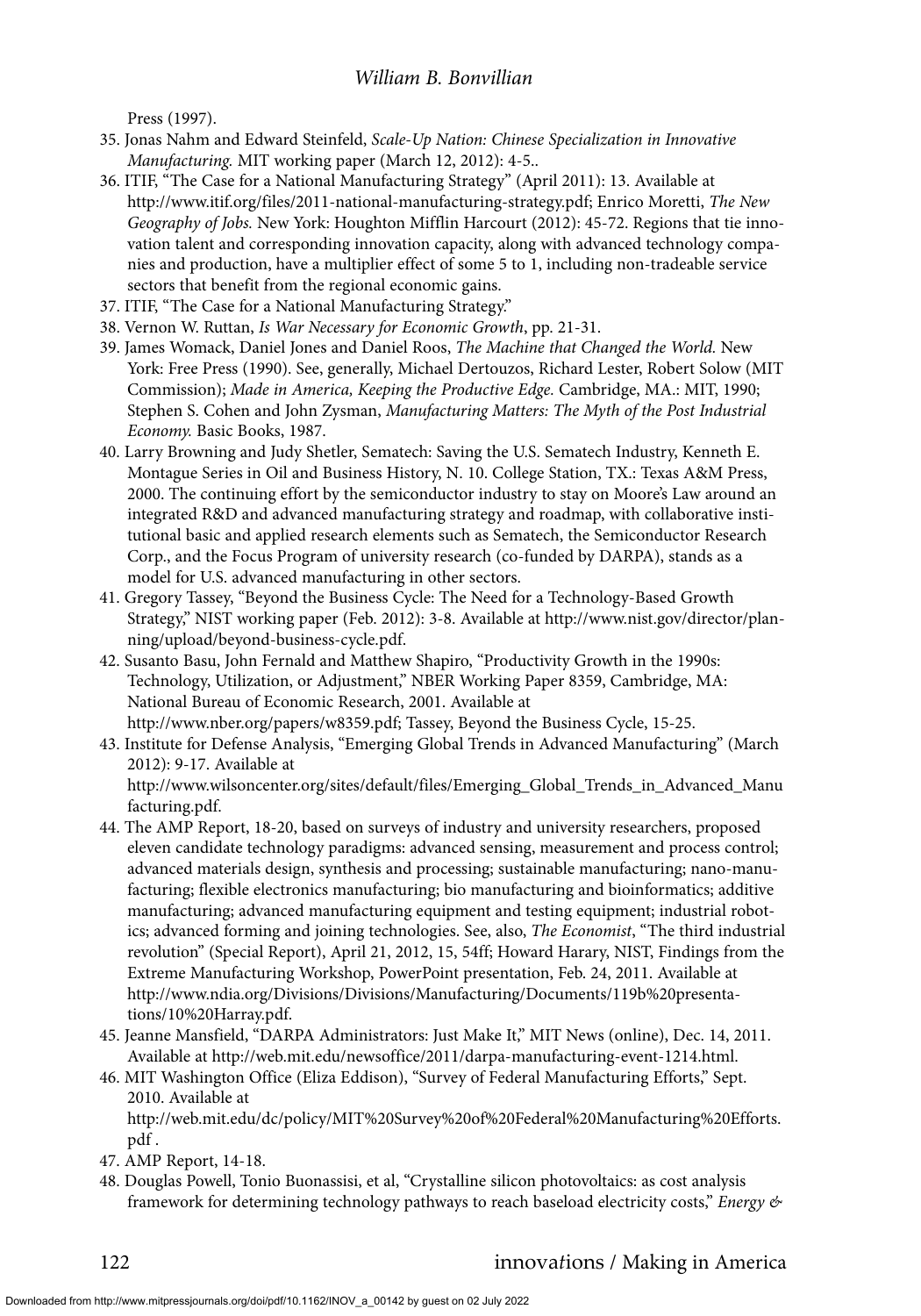*Environmental Science*, 5 (Feb. 2012): 5874-5883.

- 49. Tonio Buonassisi and Douglas Powell, Photovoltaic Research Lab, Photovoltaics (PV) Manufacturing, U.S. and China (slide presentation), Oct. 14, 2011.
- 50. This list draws on factors evaluated in AMP Report, Table 3, at 17.
- 51. This appears particularly important in complex, established "legacy" sectors like energy, where much capital has been invested in existing production facilities. To replace this equipment requires major investment and the economic gain must be both significantly large and on a short enough time line to justify the investment. See, generally, Charles Weiss and William B. Bonvillian, "Complex Established 'Legacy' Sectors, The Technology Revolutions that Do Not Happen," *Innovations*, 6:2, (Spring 2011): 157-187.
- 52. Louis V. Gerstner, *Who Says Elephants Can't Dance? Leading a Great Enterprise through Dramatic Change* (New York: Harper Collins 2003).
- 53. Womack, Jones, Roos, *The Machine that Changed the World*.
- 54. As just one of many examples, China, as noted above, appears to be developing a new approach to systematic innovation in the scale-up of production, using multi-direction learning pathways shared between firms in a sector that lead to production speed, scaling and cost advantages. Jonas Nahm and Edward Steinfeld, *Scale-Up Nation*.
- 55. National Association of Manufacturers, "2011 Skills Gap Report" (Washington D.C., 2011). Available at http://www.themanufacturinginstitute.org/Research/Skills-Gap-in-Manufacturing/2011-Skills-Gap-Report/2011-Skills-Gap-Report.aspx; Tom Morrison, Bob Macieiejewski et. al., "Boiling point? The skills gap in U.S. manufacturing. A report on talent in the manufacturing industry," sponsored by Deloitte and The Manufacturing Institute (Deloitte Development 2011), 6. Available at http://www.themanufacturinginstitute.org/~/media/A07730B2A798437D98501E798C2E13AA

.ashx.

- 56. Arvind Kaushal, Thomas Mayor, and Patricia Riedl, "Manufacturing's Wake-Up Call", *Strategy & Business,* 64, Booz & Company and Tauber Institute for Global Operations, University of Michigan (August 3, 2011): 38. Available at http://www.tauber.umich.edu/docs/Manuf-WakeUp\_w\_Cover.pdf.
- 57. Joe Anerson, Council Chairman and Mike Laszkiewicz, Workforce Development Subcommittee Chair to Department of Commerce Secretary Gary Locke, The Manufacturing Council, (July 2011). Available at

http://www.trade.gov/manufacturingcouncil/documents/MC\_Workforce\_08222011.pdf.

- 58. AMP Report, Recommendation 10, pp. 33-35. The Advanced Technological Education (ATE) centers program at NSF also sponsors workforce development at community colleges, with industry partnerships. Available at http://atecenters.org/#t-slide-one. These NSF ATE grants have played an important role in establishing advanced manufacturing education programs at community colleges. Available at: http://www.nsf.gov/pubs/2011/nsf11692/nsf11692.htm.
- 59. Claudia Goldin and Lawrence F. Katz, *The Race Between Education and Technology*, Cambridge, MA: Harvard University Press, 2008.
- 60. Paul M. Romer, "Endogenous Technological Change", *Journal of Political Economy*, 98 (1990): 72-102. Available at http://artsci.wustl.edu/~econ502/Romer.pdf
- 61. PCAST, Engage to Excel (OSTP, Exec. Office of the President, Feb. 2012), 5, pp. 47-66. Available at http://www.whitehouse.gov/sites/default/files/microsites/ostp/pcast-engage-toexcel-final\_feb.pdf; see, generally, Paul M. Romer, "Should the Government Subsidize Supply or Demand in the Market for Scientists and Engineers?" NBER Working Paper 7723, Cambridge, MA: National Bureau of Economic Research, June 2000. Available at http://time.dufe.edu.cn/article/romer/8.pdf.
- 62. See, generally, Robert M. Solow, "Growth Theory, An Exposition;" Paul M. Romer, "Endogenous Technological Change".
- 63. Weiss and Bonvillian, *Structuring an Energy Technology Revolution,* Cambridge, MA.: MIT Press, (2009): 13-34; William B. Bonvillian "The Connected Science Model for Innovation – The DARPA Model," *21st Century Innovation Systems for the U.S. and Japan,* Washington, DC: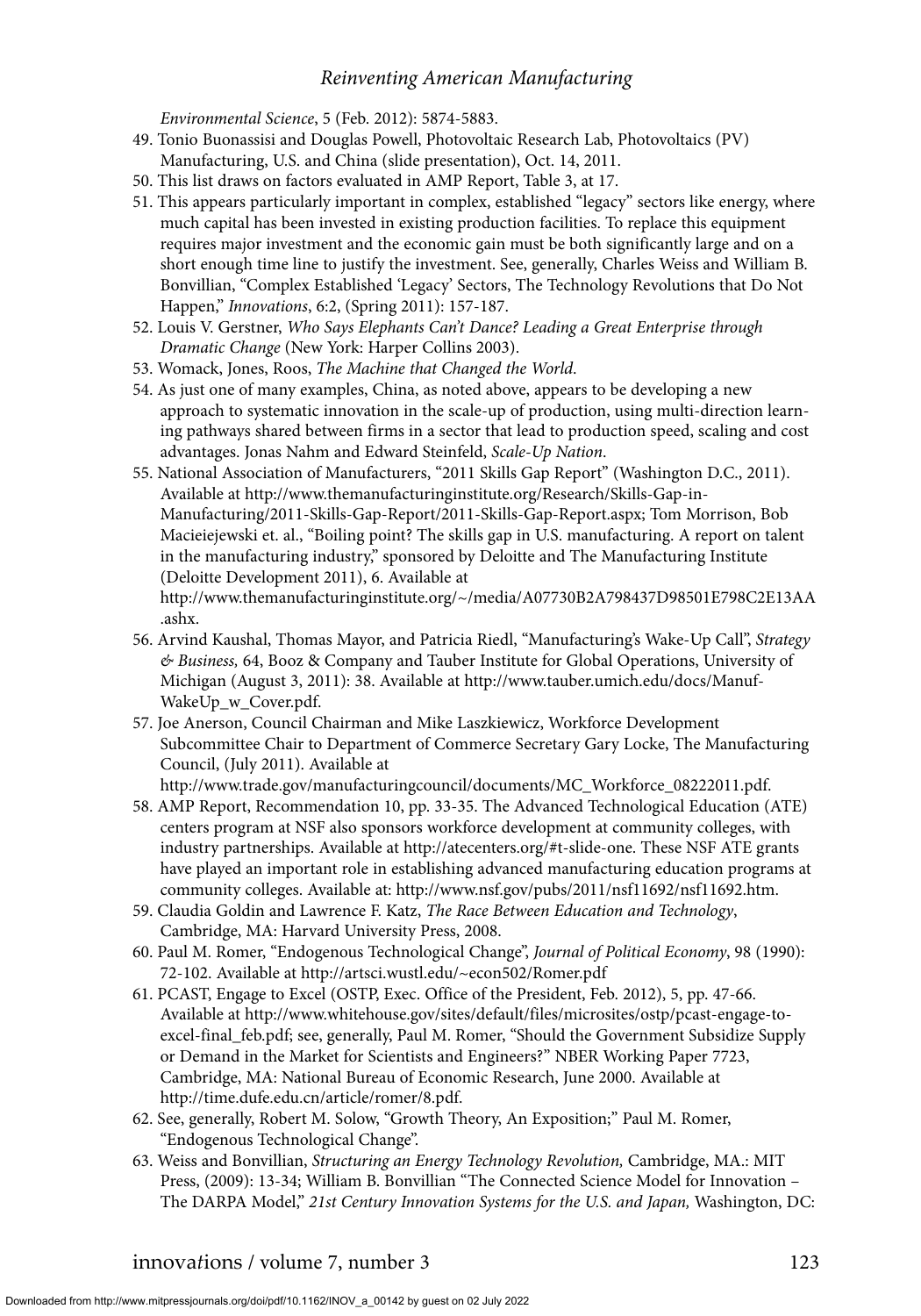National Academies Press (May 2009): 206-207. Available at <http://books.nap.edu/openbook.php?record\_id=12194&page=206.

- 64. Dan Breznitz and Peter Cowhey, America's Two Systems of Innovation: Recommendations for Policy Changes to Support Innovation, Production and Job Creation (San Diego, CA: Connect Innovation Institute report Feb. 2012).
- 65. Both systems are also delineated in an energy context in Weiss and Bonvillian, *Structuring an Energy Technology Revolution*, pp. 13-26.
- 66. MIT Wash. Office, "Survey of Federal Manufacturing Efforts".
- 67. National Science and Technology Council, A National Strategic Plan for Advanced Manufacturing (Feb. 2012). Available at http://www.whitehouse.gov/sites/default/files/microsites/ostp/iam\_advancedmanufacturing\_st rategicplan\_2012.pdf.
- 68. A survey of partnership models is found in: IDA, Science and Technology Policy Institute, "Advanced Manufacturing Partnerships: Identifying Areas of Investment – A Review of Methods Used by Federal, Private Sector and International Programs" (draft Feb. 9, 2012).
- 69. Vernon W. Ruttan, *Is War Necessary for Economic Growth*.
- 70. Bonvillian "The Connected Science Model for Innovation," pp. 206-207
- 71. DOD's Manufacturing Technology (ManTech) program (an approximately \$240m program across the services in FY10) understands and works within this strategic context. ManTech, "The DOD Manufacturing Technology Program – Strategic Plan," ES-1–ES-6 (March 2009). Available at

https://www.dodmantech.com/relatedresources/DoD\_ManTech\_Strat\_Plan\_Aug\_18\_Final\_lo w\_res.pdf.

- 72. The Advanced Manufacturing National Program Office, which includes NIST, DOD, NSF and DOE, appears to be a first step toward getting around these seams. Available at http://manufacturing.gov/amp/ampnpo.html.
- 73. DARPA Director Regina Dugan, Statement to the House Subcommittee on Terrorism, Unconventional Threats and Capabilities of the House Armed Services Committee, 111th Cong., 1st Sess. (March 23, 2010)("What is the fundamental technical challenge in making new things?...It is in the seams. The seams between each 'stage' of development…design, prototyping, early production runs, limited and large-scale manufacturing." - at 11).
- 74. AMP Report, 21-24.
- 75. Susan Helper and Howard Wial, "Accelerating Advanced Manufacturing Research Centers", report, Brookings Project on State and Metropolitan Innovation (Feb. 2011) proposes states shift from their role in business attraction to improvement of existing and new manufacturing capability.
- 76. Erica Fuchs, "The Impact of Manufacturing Offshore on Technology Competitiveness: Implications for U.S. Policy," San Diego, CA.: Connect Innovation Institute report (2012): 1, 6. Available at http://www.connect.org/programs/innovation-institute/docs/fuchs-white-paper-0212.pdf.
- 77. Fuchs, "The Impact of Manufacturing Offshore on Technology Competitiveness: Implications for U.S. Policy", p. 11.
- 78. Mimitrios Bisias, Mark Flood, Andrew Lo, and Stavros Valavanis, "A Survey of Systematic Risk Analytics", Department of the Treasury, Office of Financial Research Working Paper #0001 (Jan. 5, 2012): 6-10. Available at

http://www.treasury.gov/initiatives/wsr/ofr/Documents/OFRwp0001\_BisiasFloodLoValavanis\_ ASurveyOfSystemicRiskAnalytics.pdf.

- 79. William B. Bonvillian and Richard Van Atta, "ARPA-E and DARPA, Applying the DARPA Model to Energy Innovation," *Journal of Technology Transfer* (Oct. 2011): Sections 1, 3, and 4(B).
- 80. Andrew Lo, "How Financial Engineering Can Cure Cancer, Stop Global Warming, and Solve the Energy Crisis," MIT Lecture, March 3, 2011. Available at http://ttv.mit.edu/videos/11921 mfin-faculty-speaker—-andrew-lo.